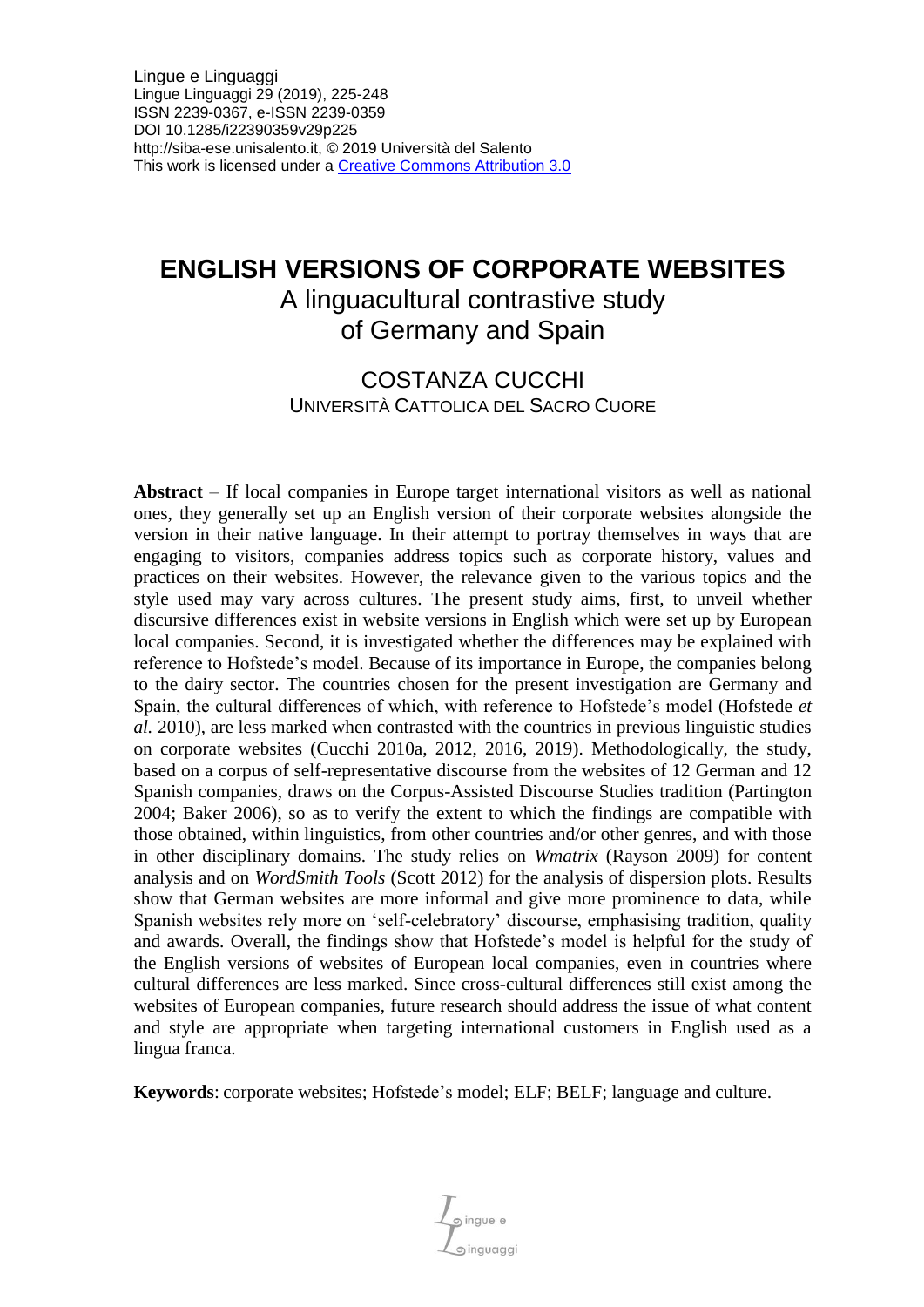### **1. Introduction**

When companies target foreign customers, they need to solve the "dilemma" (de Mooij 2010, p. 14) regarding whether to standardise one or more elements of the marketing mix, e.g. the product, advertising motives and advertising style, or to adapt them to the target culture(s). Standardisation will obviously cut costs and help maintain a unified brand image, but adaptation will arguably attract more customers.

The Standardisation-Adaptation dilemma clearly affects the translation of advertising. De Mooij (e.g. 2004; 2010), who has written extensively on the influence of culture on marketing, argues that advertising should be adapted to be fully effective. In particular, the adaptation process may involve substantial changes in advertising texts and, therefore, translators should cooperate with copywriters in a joint, interdisciplinary effort and be able to "advise about culture-specific aspects" (de Mooij 2004, p. 179). These aspects are advertising appeals – "the values and motives that define the central message" (de Mooij 2010, p.  $217$ ) – and communication styles and, according to de Mooij (e.g. 2004, pp. 184, 193; 2010, pp. 221-239, pp. 165-173), their differences across cultures may be understood with reference to Hofstede's model.

The Standardisation-Adaptation dilemma also affects corporate websites. As Pym (2010, p.1) observed, website localisation, which involves translating and adapting content, is also an interdisciplinary field, which "often involve[s] marketing, design, and software engineering, as well as linguistic processes". The views on the elements which need localising vary greatly. For example, Pym mentions date and currency formats, colour and images, legal conventions and the insertion of local content, such as "news on the opening of new offices in Paris only for the French version of the site" (Pym 2010, p. 4). In their work, in Pym's words (2010, p. 12) one of "[t]he few textbooks that address website localization", Singh and Pereira (2005) offer a much more radical view on localisation and provide guidelines regarding website features (e.g. clubs and chatrooms, free trials) and topics (e.g. family and awards) to be included in websites targeting consumers in specific countries. The guidelines are based on the *Cultural Value Framework* devised by the two authors, which draws on Hofstede's (Hofstede 2001) and Hall's (Hall and Reed Hall 1990) cultural models.

Beside being used in marketing and in website localisation, Hofstede's model was also used for research in linguistics and communications studies (e.g. Bjørge 2007; Crawford Camiciottoli 2017; Dekker *et al.* 2008; Gudykunst and Ting Toomey 1988; Hooker 2008; Kang and Mastin 2008; Katan 2004, 2006; Loukianenko Wolfe 2008; Manca 2016a, 2016b; Vishwanath 2003). However, a limited amount of cross-referencing was noted both among linguistics and communication studies and between them and advertising and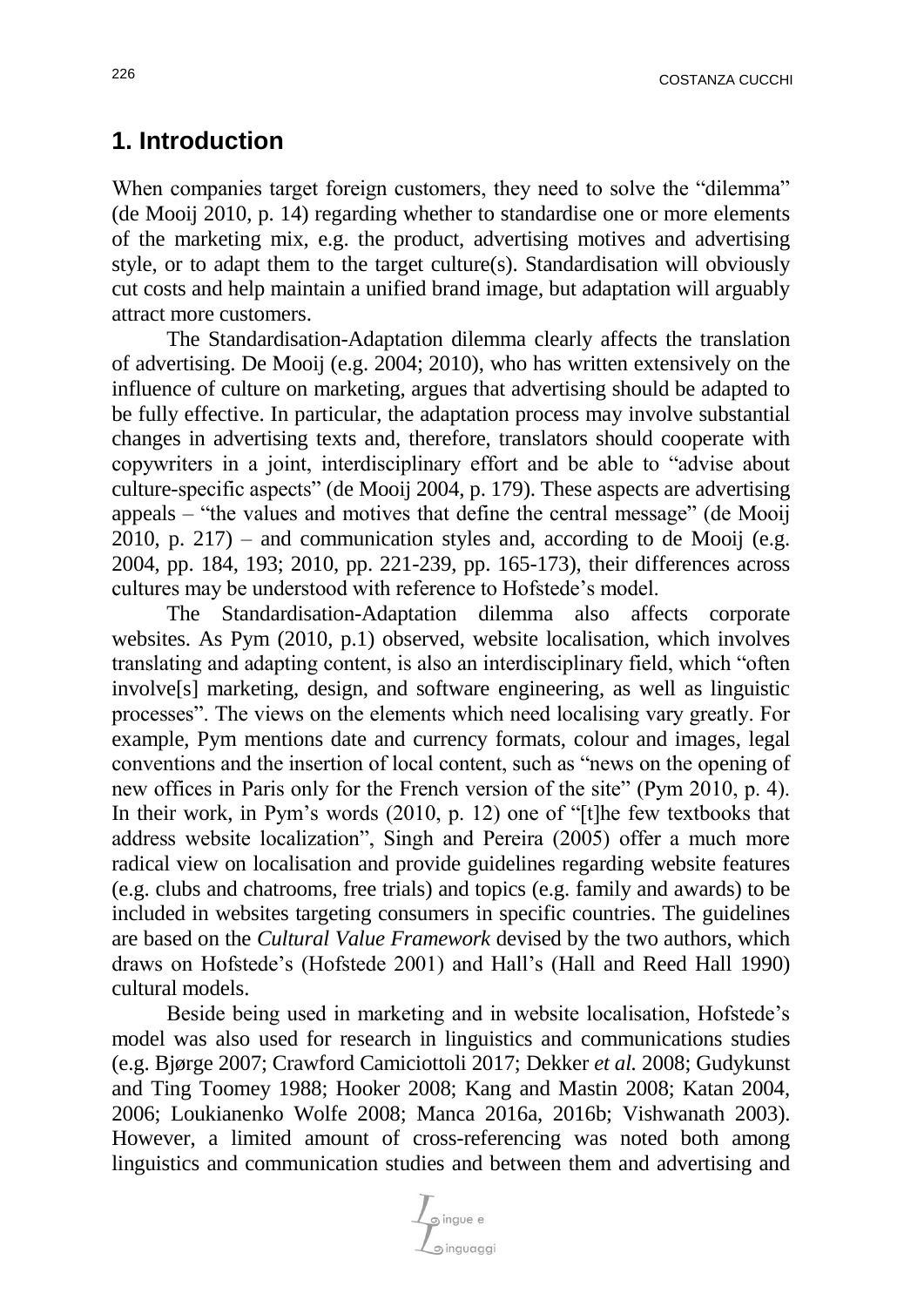localisation studies. If this, on the one hand, enables one to verify the extent to which similar hypotheses and observations were made independently by different authors, on the other hand, there is a need to verify whether the findings from different disciplinary fields are consistent.

The present investigation intends to explore, first, the extent to which the English website versions of selected European companies exhibit different discursive choices, both in content and in style and, second, whether Hofstede's model may account for the differences. In particular, the study investigates website discourse of companies in Germany and Spain. The two countries were chosen so as to verify whether previous findings on corporate websites in Europe – based on Italy and the U.K. (Cucchi 2010a), Greece and Sweden (Cucchi 2012), Austria, the Netherlands, Poland and Portugal (Cucchi 2016), Austria, Denmark, Poland and Portugal (Cucchi 2019),– may be extended to countries which are less far apart along Hofstede's dimensions.

Methodologically, the present study aims to verify whether the findings which emerge using Corpus Assisted Discourse Studies (Partington 2004; Baker 2006), which is a bottom-up approach rooted in linguistic data, are consistent with those which emerged from previous studies relying on different methodologies – a case study on a single website (Cucchi 2010a), a top-down corpus study aimed to verify pre-formulated hypotheses (Cucchi 2012), a corpus investigation of a single noun phrase (Cucchi 2016) and a qualitative investigation of corporate homepages (Cucchi 2019). Clearly, if similar findings result from different data sets and with different methodologies, the findings may be considered reliable. A further aim of the study is to contrast the findings with those from selected studies in the fields of linguistics, communications, localisation and advertising.

## **2. Review of the literature**

Devised in the 1970s to describe differences across cultures, Hofstede's model is characterised by scores along cultural dimensions, which makes crosscultural comparisons particularly convenient. The model originally consisted of four cultural dimensions, to which further two were later added. The dimensions represent the shared problems that people face, no matter their nationality, but to which they give different responses. The original dimensions are: Individualism (IDV) versus Collectivism (COL) – the relative importance attributed to single individuals or to groups; Power Distance (PD) – the tolerance for power asymmetries; Uncertainty Avoidance (UA) – the tolerance for uncertainty; Masculinity (MAS) versus Femininity (FEM) – the preference for success and tough behaviour versus for the quality of life and modest behavior. The dimensions which were later added to the model are Long Term Orientation (LTO) versus Short Term Orientation (STO) – an orientation

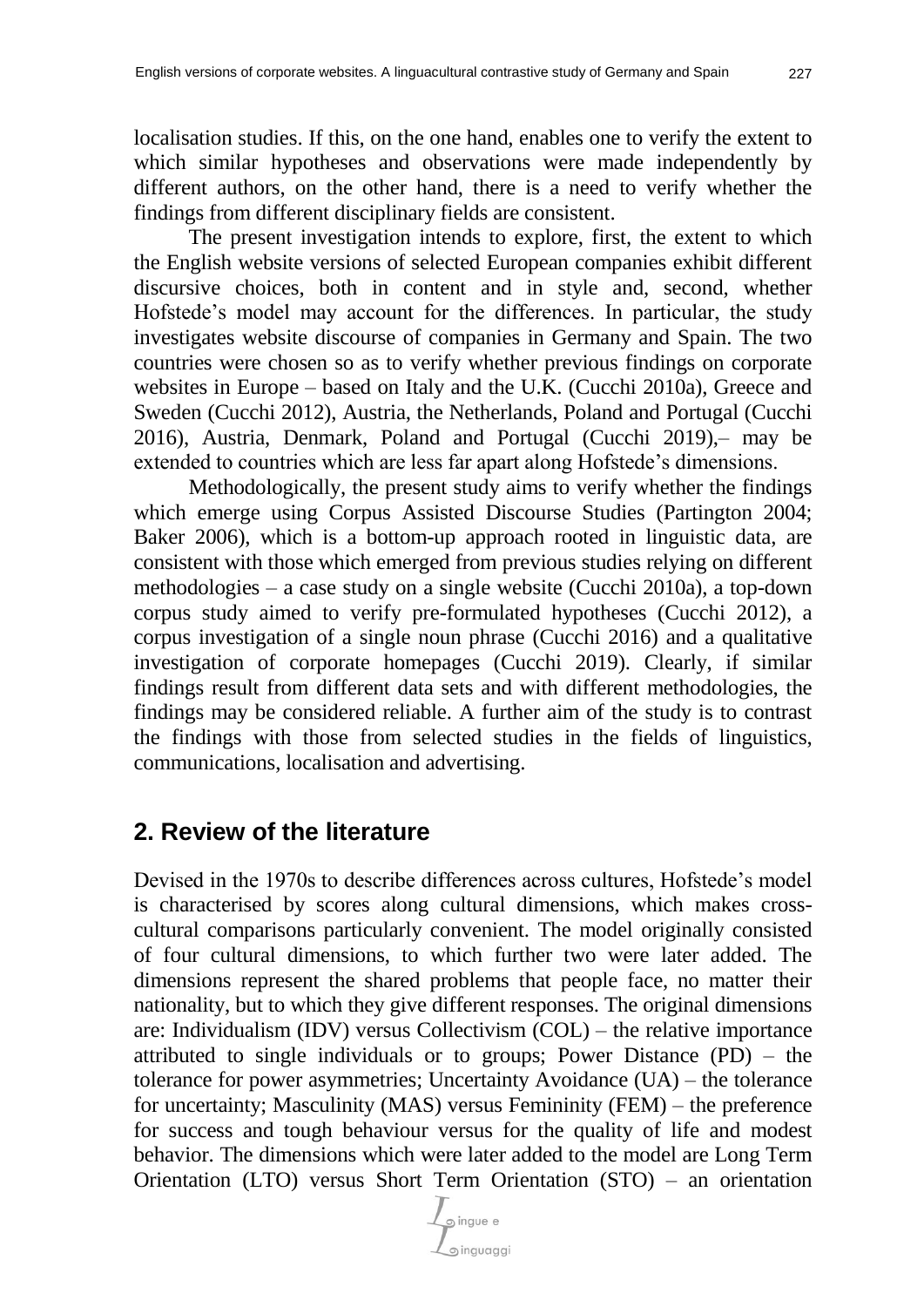towards the future versus an orientation towards the present and the past (Hofstede  $2001$ ) – and Indulgence versus Restraint (IVR) – a tendency to enjoy life and have fun versus a belief that this tendency should be regulated by norms (Hofstede *et al.* 2010).

Despite various critiques – for example that the model unduly extends to the whole population the findings obtained from questionnaires to IBM employees, on which it is based, that it assumes that culture is a stable attribute of individuals (Piller 2009), that all the individuals of a specific country share the same culture (McSweeney 2002), and that it is outdated (Jones 2007) – the model was found to be widely used in various disciplinary areas: in global marketing, management and international business, it is "far and away the most prevalent culture framework" (Nakata 2009, p. 248).

Several studies in advertising, localisation, communications and linguistics identified links between Hofstede's dimensions and content and/or style. The studies are below classified on the basis of the relations between Hofstede's dimensions and the three components of the context of situation in Halliday and Hasan's model (1989), namely the field – the topics mentioned in the communicative event; the tenor – the kind of relationship existing between the participants in the communicative event; and the medium, a component of the mode (the role played by language) which refers to the extent to which the text exhibits features which pertain to spoken or written discourse.

Regarding the field, the family theme was associated to low IDV. The *Cultural Value Framework* recommended that "[p]ictures of family, pictures of teams of employees, mention of employee teams and emphasis on team and collective work responsibility [...], and emphasis on customers as a family" (Singh *et al*. 2005, p. 145) should characterise websites targeting low IDV countries. Greek corporate websites in English were indeed characterised by the family theme, often in combination with tradition, thus reflecting Greece's low IDV (Cucchi 2012). An apparently contradictory finding is in Manca (2016b, p. 138), where 'famiglia' is less frequent on the Italian official tourism website as compared to its British counterpart, despite Italy's IDV scores being lower than the U.K.'s. However, as Manca did, the finding may be explained with reference to de Mooij and Hofstede (2010, p. 103), who claimed that pictures of families may either reflect high COL or high IDV, "where people are afraid that family values are disappearing".

The themes of innovation and tradition were linked to low and high UA respectively (de Mooij 2010). More occurrences of *experiment*, *invent* and *try* were indeed found on Swedish corporate websites in English than on their Greek counterparts, thus reflecting Sweden's lower UA compared to Greece's (Cucchi 2012). The *Cultural Value Framework* recommended that themes such as tradition, nostalgia, country history, veneration of the elderly and the culture should be emphasised when targeting high UA countries and phrases

 $\frac{1}{2}$  ingue e o inguaggi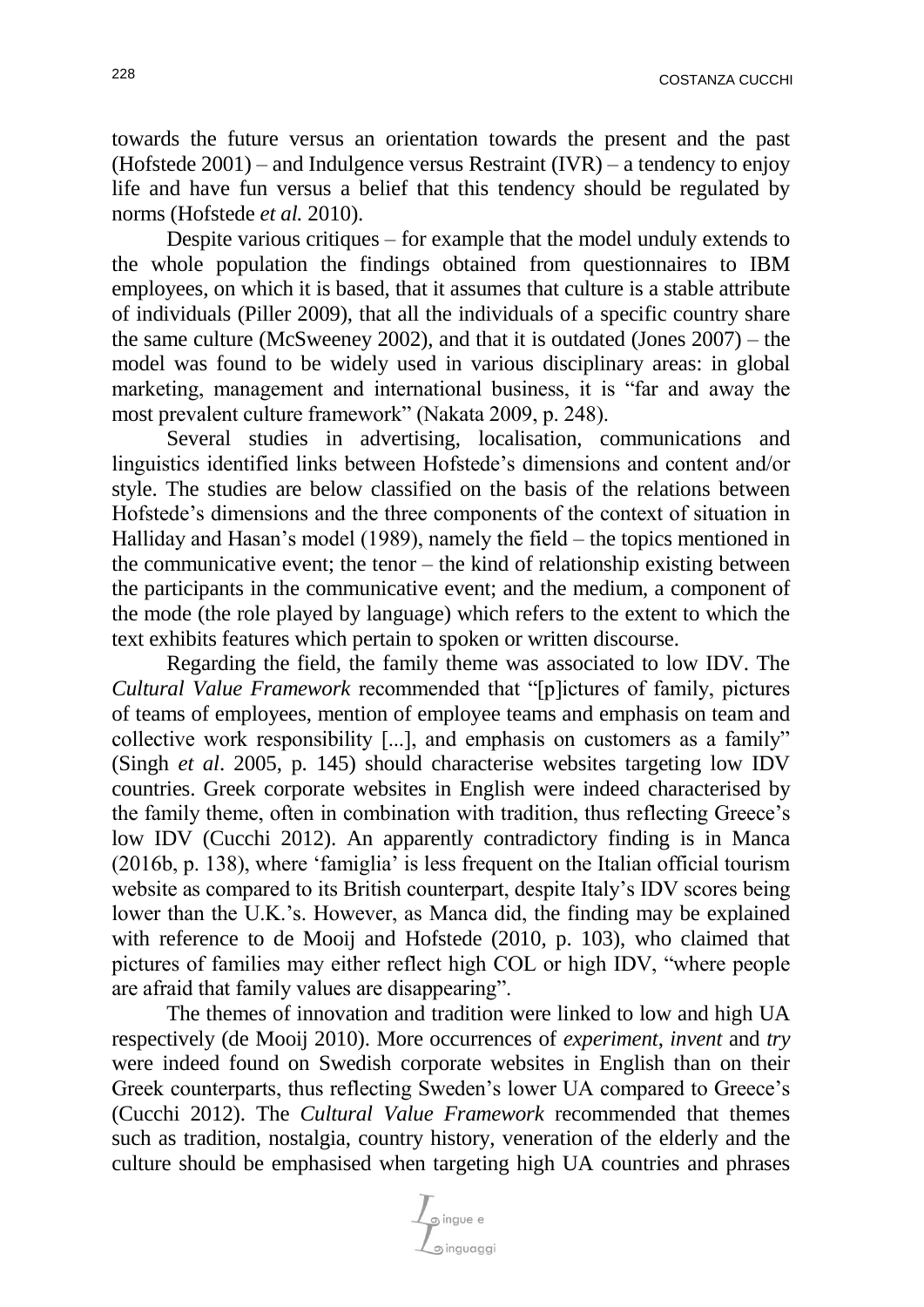like 'most respected company', 'keeping the tradition alive', 'for generations', 'company legacy'" (Singh *et al.* 2005, p. 102, p. 145) should be used. In keeping with this, Manca (2016b, p. 139) found that *tradizione* and *tradizionale* occurred more frequently on the Italian tourism website than the corresponding words on the British and Australian ones, thus mirroring Italy's higher UA compared to the U.K.'s and Australia's.

Interestingly, however, the *Cultural Value Framework* attributed motives which may be easily associated with tradition – pictures of national identity, like flags, historic monuments and other images suggesting the "uniqueness of the country" (Singh *et al.* 2005, p. 145; Singh, Pereira 2005, p. 72) – to low IDV rather than to high UA. Similarly, Cucchi (2012) hypothesised that, due to a tendency to stress what is shared, emphasis on tradition may be linked to low IDV. In the same study, more occurrences of *tradition\** and *classic\** were found on Greek corporate websites in English than in their Swedish counterparts, reflecting Greece's lower IDV. While in many European countries lower IDV correlates with higher UA (Meeuwesen *et al.*2009), which could explain why the tradition theme was associated to low IDV in some studies and to high UA in others, it should be noted that mentions of tradition and of recipes, which are shared by the members of a specific community, characterise Portuguese corporate homepages contrasted to Polish ones (Cucchi 2019). Since Portugal and Poland have similarly high UA scores but Portugal's score on IDV is significantly lower than Poland's, this finding suggests an association between the tradition theme and low IDV.

The mention of prizes and of quality were variously related to high PD, high UA, high MAS and high IDV in the literature. The *Cultural Value Framework* associated the "[m]ention of awards won, [...] of quality assurance information and quality certification by international and local agencies" to high PD (Singh *et al.* 2005, p. 146; Singh, Pereira 2005, p. 112), since these were interpreted as satisfying the "higher expectation for reassurance" which is considered typical of high PD countries (Singh *et al.* 2005: 130). However, on the basis of its very definition, it would seem more straightforward to associate a need for reassurance to high UA. Drawing on Hofstede (2001, p. 315; 2003, p. 79), a third association can be made, namely between prizes and high MAS, since prizes can be a means to highlight one's best qualities. Although she did not mention prizes, de Mooij (2010, p. 227) stated that, in advertising, high MAS, when associated with high IDV – "the configuration of Anglo-German" cultures" – "leads to a strong need to win, to be successful and show it, combined with the need to dominate". Cucchi (2019) found that prizes and certificates were significantly present on Polish homepages in English, a finding which is compatible with Poland's high scores on PD, UA, MAS and IDV. Instead, Cucchi (2012) revealed that *quality*, *award\**, *certificate\**, *medal\** and *prize\** were more frequent on Greek corporate websites in English

pingue e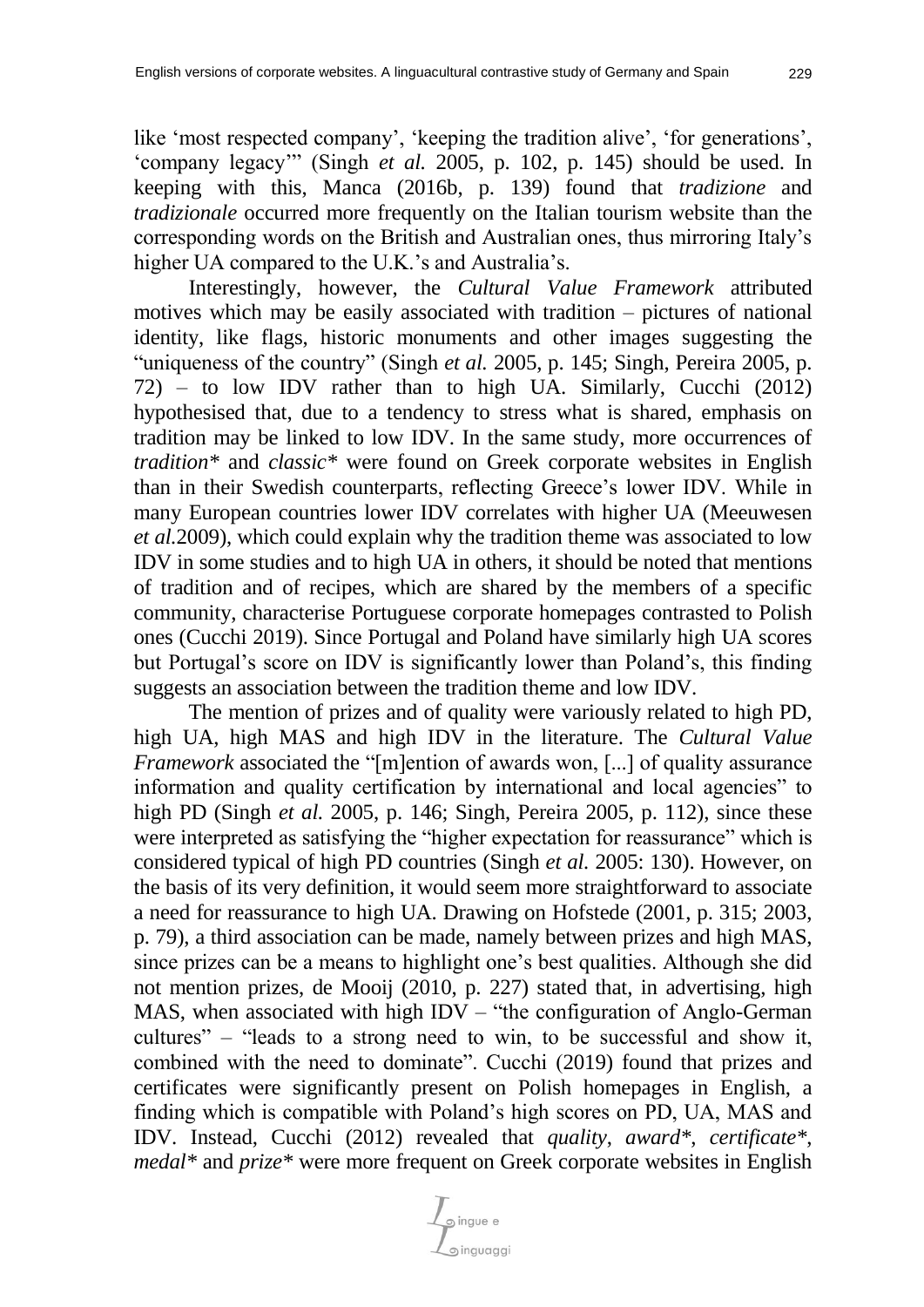than in their Swedish equivalents. This suggests a possible association between prizes and quality, on the one hand, and high PD, high UA and high MAS, which characterise Greece, but not high IDV, since this is low in Greece. However, the significant presence of prizes and certificates found on Portuguese homepages in English (Cucchi 2019) suggests a link between prizes and certificates, high UA and high PD, since Portugal scores high on UA and PD, but low on MAS and very low on IDV.

According to de Mooij (2010, p. 233), purity and freshness are popular advertising appeals for the food products of high UA countries, where people generally have a more passive attitude to health than people in low UA countries, who focus more on fitness and sport (de Mooij, Hofstede 2010, p. 90). Interestingly, purity and freshness may reassure customers about the quality of the products, which would strengthen the hypothesis of an association between quality assurance and prizes and high UA. In keeping with this interpretation, Manca (2016b, p. 140) associated the higher frequency of *natura* on the Italian tourism website compared to *nature* on its British and Australian equivalents to a greater need for purity typical of Italy, in keeping with its higher UA.

A need for safety was related to high UA. In high UA countries, advice from experts is valued (Singh, Pereira 2005, p. 98) and, in advertising, manufacturers should prove that they are competent (de Mooij 2010, p. 233). High UA was described as "translat [ing] into the need for explanations, structure, testing, test reports, scientific proof and advice, and testimonials by experts, but also into high technology and design, the latter even more in configuration with high power distance" (de Mooij 2010, p. 232). Various studies in communications and linguistics supported these claims. High UA was found to be linked to the amount of details considered as desirable in online eBay auctions (Vishwanath 2003). As compared to British brochures for pension funds, more dependency on expertise and need for advice was found in Italian brochures, thus reflecting Italy's higher UA (Katan 2006). However, it should be noted that the amount of details may not only be associated to higher UA, but also to higher PD, since the latter arguably leads to a greater need by companies to portray themselves as experts (Cucchi 2010a). In this respect, it is worth mentioning that, in European countries, higher UA and higher PD tend to correlate (Meeuwesen *et al.* 2009).

LTO and IVR were not operationalised in the *Cultural Value Framework*. While IVR is still young, having been introduced only in 2010, LTO seems difficult to understand and operationalise. Hofstede (2001, p. 355) himself claimed that this dimension, which refers to typically Eastern values, "will probably puzzle many Western readers". Despite the association of LTO to future rewards and of STO to the past and the present made in Hofstede (2001), de Mooij (2010) discarded the past component inherent in STO,

y<br>L⊙ ingue e o inguaggi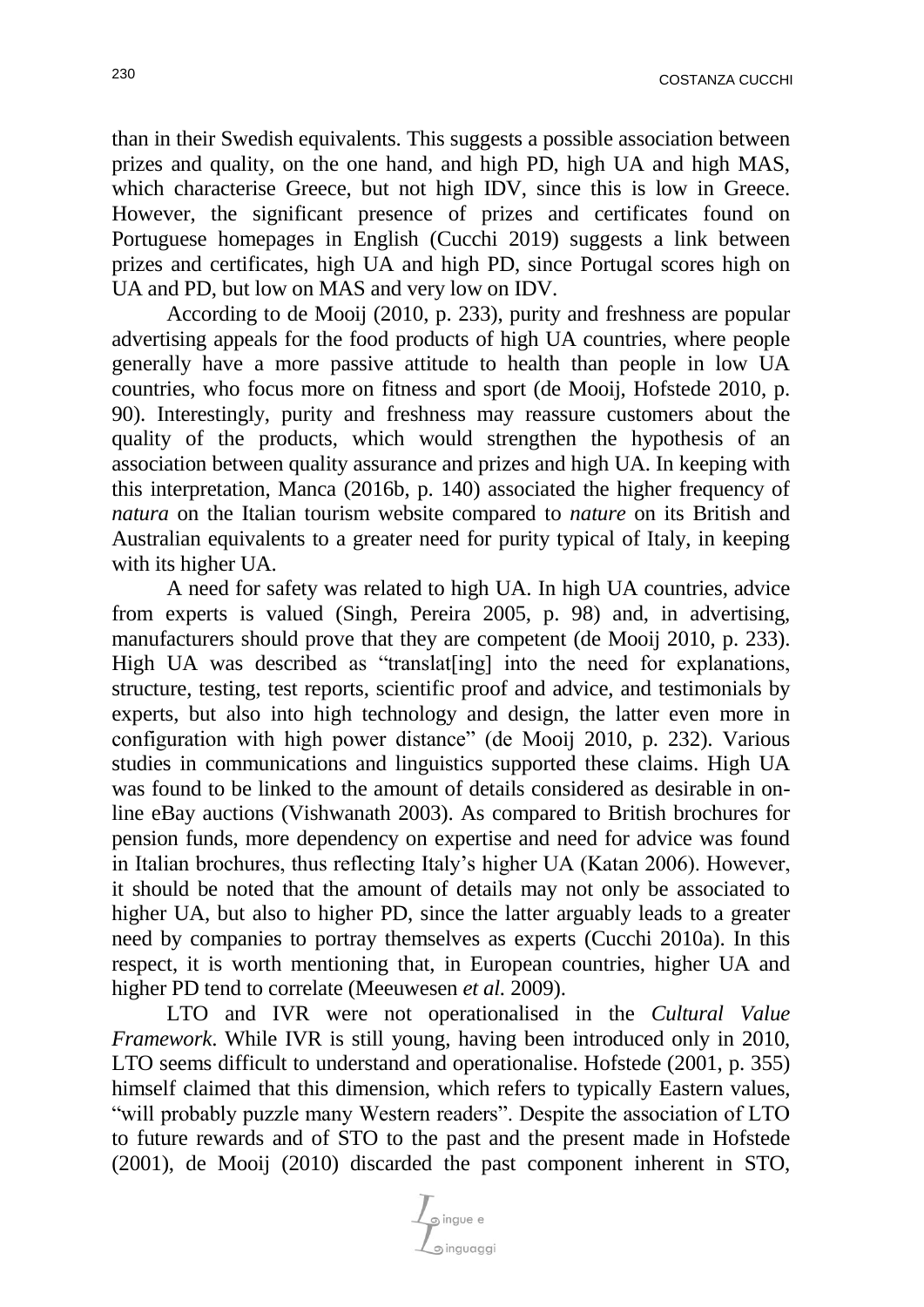linking it to "the sense of urgency so often encountered in U.S. advertising", reflected in expressions such as 'Hurry', 'Don't wait', and the emphasis on "living in the now and not thinking about the future" (de Mooij 2010, p. 236).

Linguistics and communications studies unanimously related lower PD to more interacting roles in terms of tenor and to a more marked spoken medium in terms of mode. Reportedly, people in low PD societies expect "more responsiveness and empathy" (Singh *et al.* 2005, p. 130). In keeping with this, in lower PD countries roles in doctor-patient consultations were less fixed (Meuweesen *et al.* 2009) and virtual team members were more responsive to messages and deemed it more important to invite contributions to the group (Dekker *et al.* 2008). In American sales promotion letters compared to Russian ones, more attempts to "continue the conversation" were observed, in keeping with the U.S.'s lower PD compared to Russia's (Loukianenko Wolfe 2008). The official tourism homepages of New Zealand, Germany, France and Italy reflected their PD scores, with New Zealand's homepage being by far the most interactive one (Manca 2016a).

In lower PD countries a more conversational medium was also found. More informal greetings and closings were observed in e-mails by students from lower PD countries to their university professors (Bjørge 2007) and more occurrences of the vague markers *and so on* and *etcetera* – which are typical of spoken language (Carter, McCarthy 2006, p. 202) – were found in EU parliamentary discourse by British speakers compared to their Italian equivalents *e così via* and *eccetera* in Italian EU parliamentary discourse, which reflected Italy's higher PD (Cucchi 2010b). Tourism public relation websites of low PD countries featured more casual narratives (Kang, Mastin 2008), which also characterised a British website compared to the English version of its Italian counterpart (Cucchi 2010a). More occurrences of *thing(s)* – one of the most frequent words in spoken English (Carter, McCarthy 1997, p. 16) – were found on Swedish corporate websites in English as compared to Greek ones, which reflected Sweden's much lower PD. Corporate homepages in English of Austrian, Danish, Polish and Portuguese companies reflected the PD of the four countries, with Austria's homepages containing many features of spokenness, such as second person pronouns, imperatives, questions, vague language, exclamation marks and suspension marks (Cucchi 2019).

Drawing on Gudykunst and Ting Toomey (1988), de Mooij (2010, pp. 165-166) associated specific styles, as she called them, to a combination of dimensions. High IDV, low PD and low-context communication, in which messages tend to be communicated explicitly (Hall 1976; Hall, Reed Hall 1990), was associated to the *verbal textual style*, which focuses on "personhood", consists in "individual-centred language, [...] [which] enhances the 'I' identity and is person-oriented (e.g. English)" (de Mooij 2010, p. 165). Low IDV, high PD and high-context, more implicit communication was linked

pingue e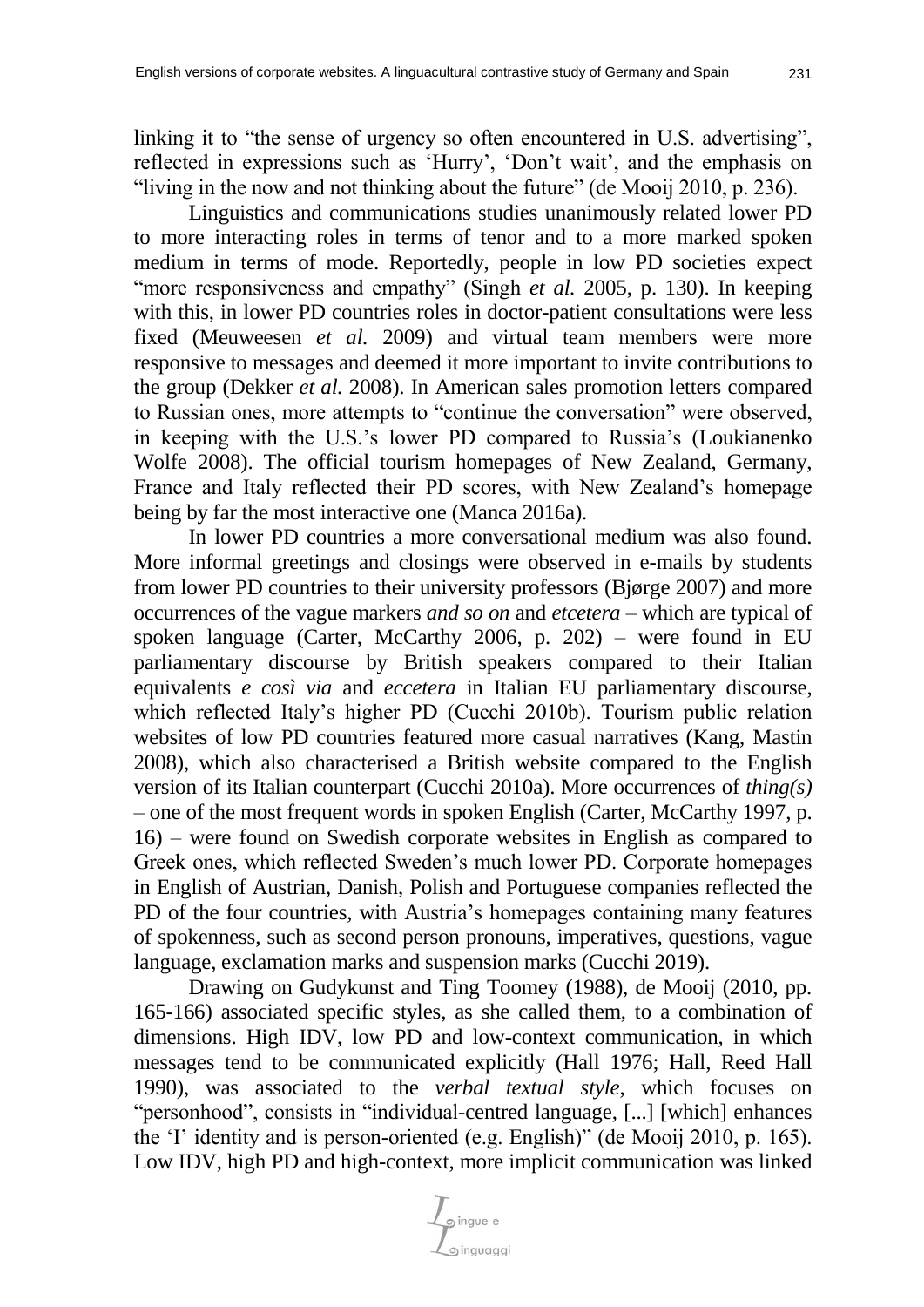to the *verbal contextual style*, in which the language is "role-centered [...]; [...] emphasises a context-related role identity (e.g. Japanese, Chinese), [...] includes different ways of addressing different persons, related to their status and/or situation" (de Mooij 2010, p. 165).

A further distinction was claimed to exist between the *exacting style*, the *elaborate style* and the *succinct style*. The *exacting style*, also dubbed *precise*, characterises low PD countries, namely Anglo-American and Northern European ones: people "like data" (de Mooij 2010, p. 167), communication is direct and "no more or no less information than required" is provided (de Mooij 2010, p. 165), a definition which appears culture-bound – required by whom? – since the Author is Dutch. On the contrary, in low IDV countries communication is more indirect and implicit. In particular, low IDV countries with high PD and high UA, like Japan, Spain, Italy and the Arab countries, generally utilise the *elaborate style*, which is flowery, characterised by metaphors, long strings of adjectives and proverbs. Instead, low IDV countries with high PD and low UA, like India, China and Singapore, typically use the *succinct style*, characterised by understatements, pauses and silence (de Mooij 2010, p. 167).

Another "major distinction" made by de Mooij (2010, p. 170) was between the *direct style* of high IDV countries and the *indirect style* of low IDV countries. In high IDV countries, "the public tends to be addressed in a direct and personalized way. Words like *you*, *we* and *I* are frequently used. So are imperatives" (de Mooij 2010, p. 223). In low IDV cultures the public is more frequently addressed through indirect methods, such as drama or metaphors (de Mooij 2010, p. 170). The association between high IDV and a more personalised style also emerged from various communications and linguistics studies. More occurrences of *I*, *my*, *you* and *your* were observed on U.S. websites as compared to Chinese ones, in keeping with the U.S.'s higher IDV (Zhao *et al.*2003). More occurrences of *you*, *your*, *we*, *us*, *our* were found on a British corporate website as compared to its Italian counterpart written in English (Cucchi 2010a) and on Swedish corporate websites in English compared to their Greek counterparts (Cucchi 2012), which reflected the U.K.'s and Sweden's lower PD compared to Italy's and Greece's, respectively. *Welcome*, *contact* and *call* to address customers were also more frequent on Swedish websites in English than in Greek ones (Cucchi 2012). In keeping with these findings, Manca (2016b, p. 103) found that imperatives were absent on the Italian tourist website, but played a significant role in its British and Australian equivalents. It is here worth mentioning that not only are IDV scores in Australia, the U.K. and Sweden higher than in Italy and Greece, but the former three countries' PD and UA are also lower than in Italy and in Greece. Interestingly, the predictions which can be formulated on the basis of these three dimensions are the same. High IDV was associated, as seen above,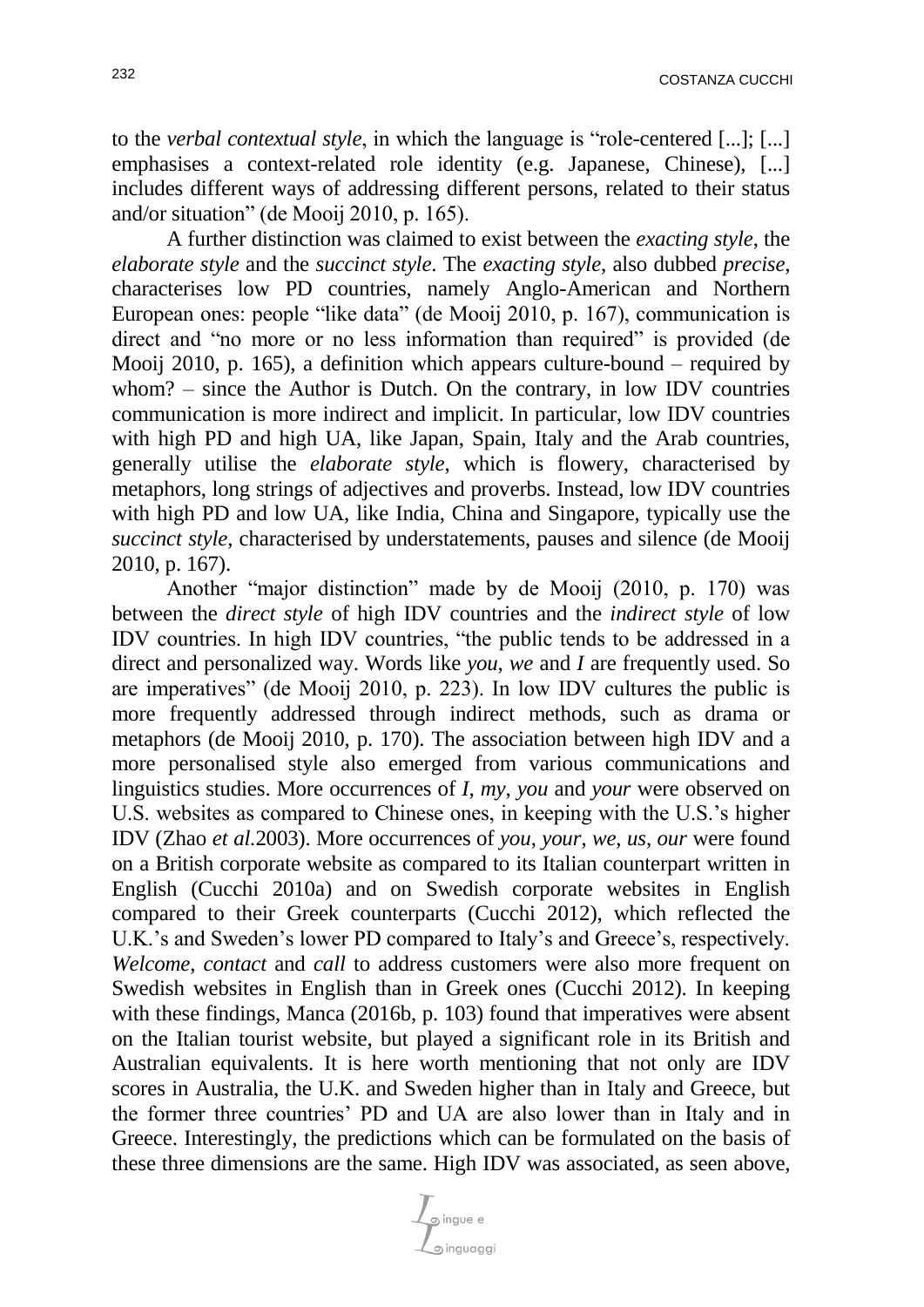to more personalisation. Lower PD may be linked to more interactive roles and, therefore, to more imperatives and personal pronouns used to interact with website visitors. In turn, more interactive roles may be linked to lower UA, due to a greater tolerance for unpredictable situations resulting from increased interaction.

De Mooij (2010, p. 167) associated, respectively, "[w]ordings such as *absolutely* and *definitely* to express buying intentions" with the direct style and high IDV, and *probably* and *somewhat* with the indirect style and low IDV. Drawing on this claim, Crawford Camiciottoli (2017) hypothesised that boosters would be more frequent in the earnings conference calls from European companies, while diminishers would be more frequent in Asian companies. In fact, results contradicted this hypothesis, showing that both boosters and diminishers were more frequent in the discourse of European companies. However, it should be noted that boosters and diminishers are both markers of personalised discourse – more informal and conversational than impersonal discourse – which de Mooij associated to high IDV, as seen above. Indeed, Chafe (1982, p. 47) mentioned *really* and *just* – a booster and a hedge – as examples of the 'emphatic particles' which "express enthusiastic involvement in what is being said" and characterise spoken discourse. Similarly, Biber (1988, p. 108) found emphatics, amplifiers and hedges to be typical of spoken texts, characterised by an interactive and involved purpose. Following this interpretation, a higher frequency of both boosters and diminishers would be expected in high IDV countries, where communication is typically more personalised, which is what Crawford Camiciottoli's findings indicate (2007, p. 117).

# **3. Methodological issues and corpus**

To verify whether Hofstede's model may account for the discursive choices made on the English website versions of local companies in Europe, a corpus of German and Spanish corporate websites was set up. The corpus was examined through a CADS approach so as to unveil whether the findings are compatible with those obtained with other methodologies and in other research fields. Before illustrating the rationale for corpus building, it should be mentioned that English as used on local corporate websites may be qualified as ELF (English as a Lingua Franca) or BELF (Business English as a Lingua Franca). Big multinationals generally set up website versions in many different languages to address international customers in their native languages: English is just one of the many available languages. Some multinationals (e.g. Nestlé) even exhibit various versions in English which target consumers from different geographic areas, for example, the U.K., the U.S. and India. Instead, local

pingue e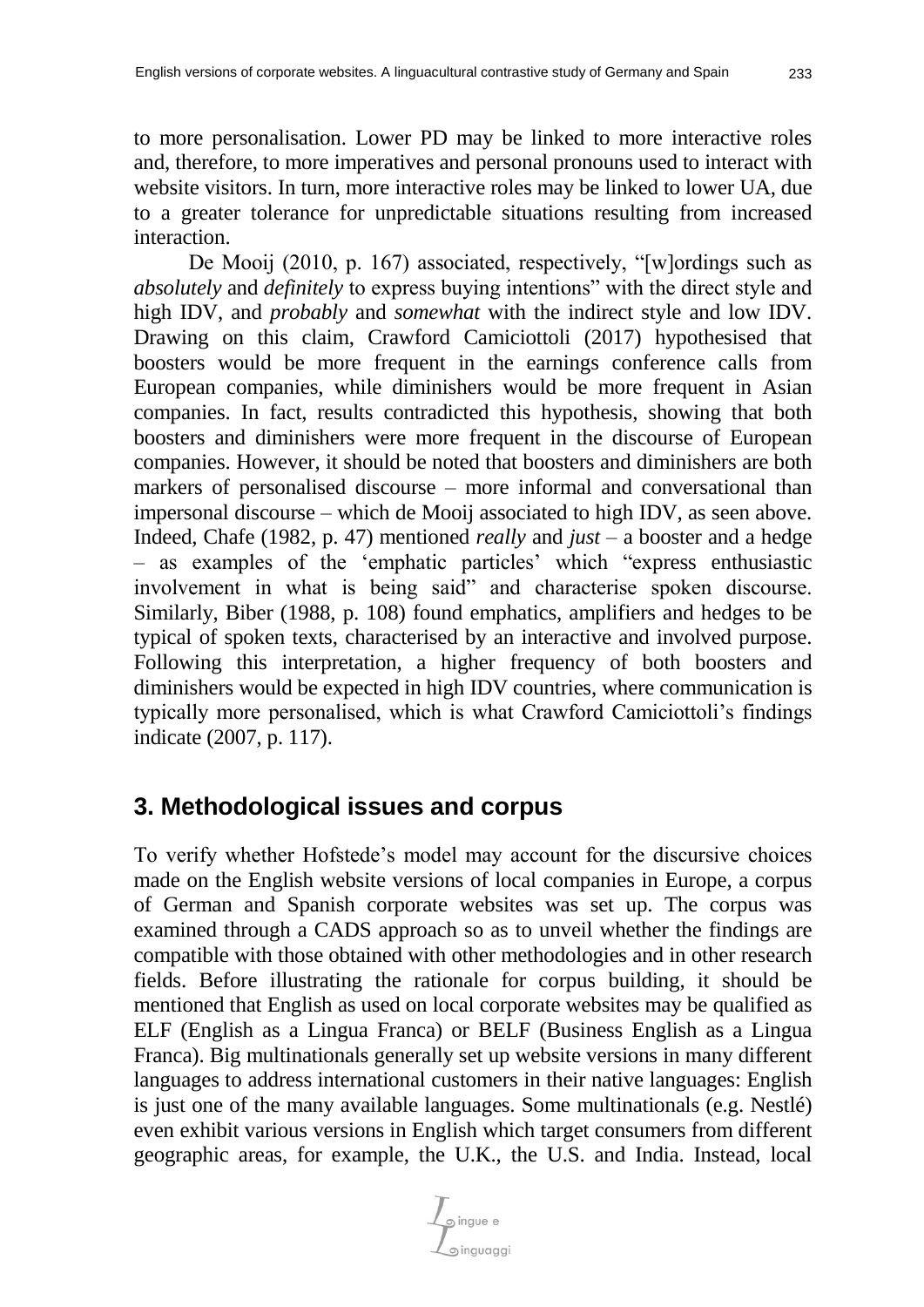companies typically set up a single translation into English of their websites along with the original version in their national language.

The purpose of the English version is clearly to target consumers whose mother tongue is different from the national language of the country in which the companies operate. Therefore, English functions as a lingua franca, intended as "the common language" which enables communication "among speakers who come from different linguacultural backgrounds" (Jenkins 2009, p. 200). Given that the specific function of English on national corporate websites consists in "conducting business within the global business discourse community" (Louhiala-Salminen *et al*. 2005, p. 404), English may be labelled as BELF (Business English as a Lingua Franca), a term coined as a result of the transfer of the ELF paradigm to the business context (Louhiala-Salminen *et al.* 2005). Unlike what happens on the websites of multinationals, on the websites of local companies English is used to reach consumers who belong, in Kachru's (1992) terminology, to the Inner Circle, the Outer Circle and the Expanding Circle, i.e. respectively, native, second language, and foreign language speakers of English. This is in line with current conceptualisations of ELF (e.g. Hülmbauer *et al.* 2008, Seidlhofer 2009, Jenkins 2009; European Commission 2011), which promote an inclusive view of ELF, intended as a means of communication between speakers of all the three Circles. In terms of form, the ELF and BELF paradigm is characterised by emphasis on effectiveness rather than on native-like correctness (e.g. Kankaaranta and Planken 2010, European Commission 2011), which is reflected in the presence of minor grammatical and lexical deviations on corporate websites.

Germany and Spain were chosen for analysis because the two countries – located in Europe, a geographically limited territory in which cultural differences may be thought to be blurred due to globalisation – exhibit the correlation among the dimensions which is typical of European countries, with higher IDV, lower PD and lower UA and the other way round (Meeuwesen *et al.* 2009). In addition, the two countries differ along Hofstede's dimensions (Table 1), but not so markedly as the countries considered in previous studies on English website versions in Europe (Cucchi 2010a, 2012, 2016, 2019).

| Countries | ΙDV | PD        | UA | <b>MAS</b> | $\mathcal{L} T O$ | IRV |
|-----------|-----|-----------|----|------------|-------------------|-----|
| Germanv   | 67  | າ ະ<br>ЭJ | 65 | 66         | 83                | 40  |
| Spain     | ◡   | --<br>◡   | 86 | 42         | 48                | 44  |

| Table 1             |  |
|---------------------|--|
| Country scores. $1$ |  |

<sup>1</sup> The scores are taken from Hofstede *et al.*'s (2010), which offers comprehensive grids for the scores on all the dimensions but LTO. For this dimensions, scores are reported (p. 240) for only 23 countries and Spain is not among these. LTO scores for Spain are obtained from *Hofstede* 

o inquagai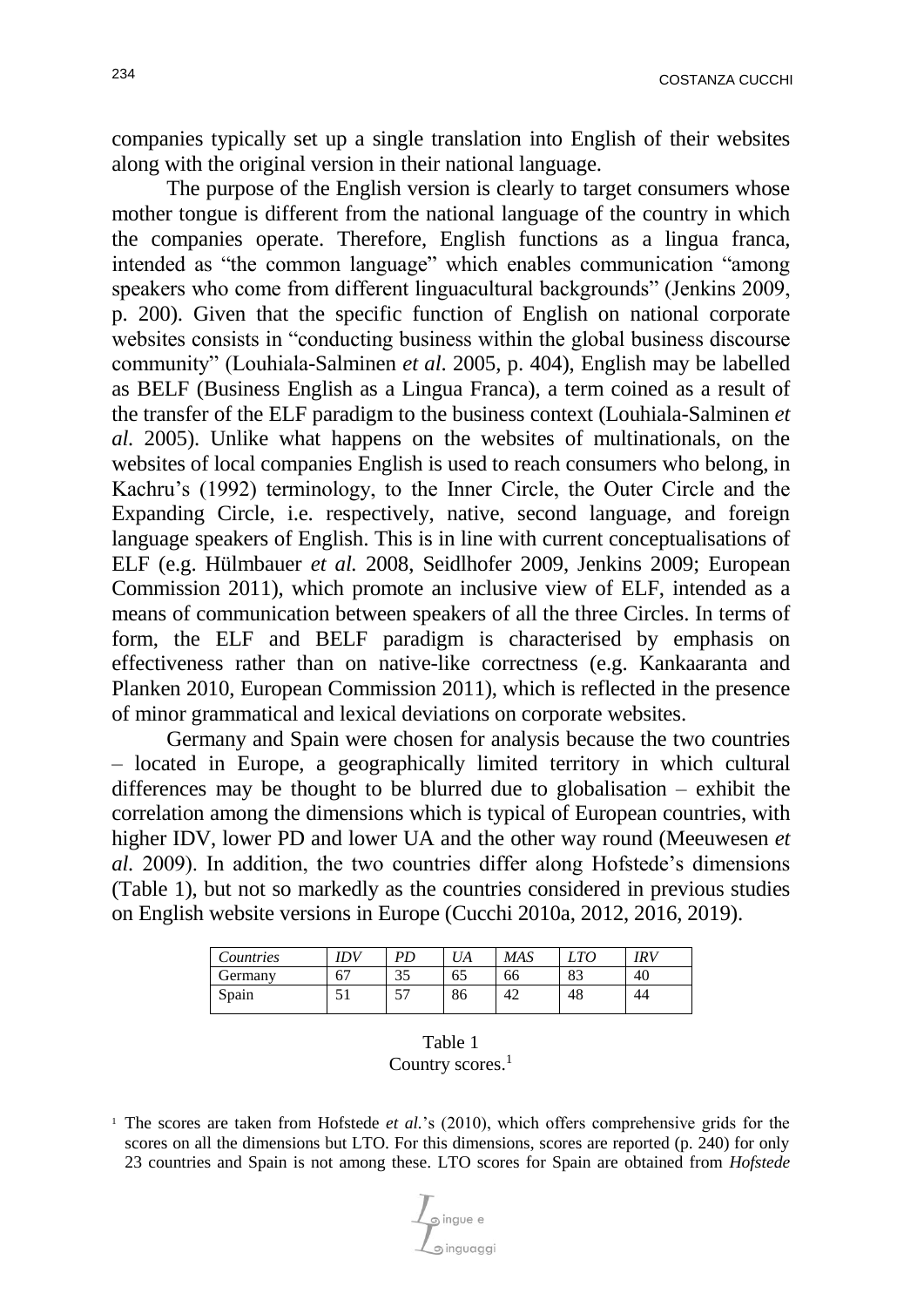For an interpretation of the scores, it should be mentioned that countries are measured on a scale from 1 to 100 and that a few scores in the model exceed 100, since the respective countries were added later. Scores below 50 are conventionally considered low, those above 50 are considered high. To fully appreciate the scores, the highest and lowest scores both in Europe and in the world are worth mentioning. U.K.'s IDV (89) and the U.S.'s. (91) are the highest in Europe and in the world, respectively, while Serbia (IDV=25) and Guatemala (IDV=6) score the lowest. Austria's PD  $(11)$  is the lowest in the world, while Slovakia's and Malaysia's (104) is the highest. The highest UA in the world is Greece's (112), while Denmark (UA=23) and Singapore (UA=8) score lowest, in Europe and in the world respectively. Slovakia is the most MAS country in the world (MAS=110) and Sweden the least one (MAS=5). Sweden (78) is the most indulgent country in Europe and Venezuela (IVR=100) in the world, while Latvia (IVR=13) and Pakistan (IVR=0) are the least indulgent countries in Europe and in the world. 2

The cheese sector was chosen because of its importance in Europe. According to the *European Food Information Council*, "[c]heese, when consumed in moderation, is an important part of a healthy, balanced diet and at the centre of European culture". <sup>3</sup> Given the difficulties in developing "a workable method to identify representative [...] discourse in an erratic Web site universe" (Isaksson, Jørgensen 2010, p. 128), the national dairy associations mentioned on the website of the *European Dairy Association* were considered representative of the dairy sector in each country. 4

The member companies of the German and Spanish national dairy associations were examined, for a total of 90 and 47 companies respectively. Companies which did not deal with cheese, multinationals, local companies whose websites did not have an English version and the companies whose website was protected and could not be copied in a word file were eliminated. This yielded 12 German and 12 Spanish companies.

The following texts were included in the corpus:

- Self-representative texts describing values, history, achievements, production, corporate and social responsibility, news;
- Texts regulating the company's relationship with visitors and customers, e.g. sections about data protection and training.

*Insights* [\(https://www.hofstede-insights.com/product/compare-countries/\)](https://www.hofstede-insights.com/product/compare-countries/), which enables comparison among the dimensions of up to four countries.<br><sup>2</sup> Neither Hofstede *et al.* (2010) nor *Hofsted* 

<sup>2</sup> Neither Hofstede *et al.* (2010) nor *Hofstede Insights* [\(https://www.hofstede](https://www.hofstede-insights.com/product/compare-countries/)[insights.com/product/compare-countries/\)](https://www.hofstede-insights.com/product/compare-countries/) provide comprehensive grids with LTO scores. Therefore, overall comparisons along this dimension are not included in this study.

<sup>3</sup> <https://www.eufic.org/en/food-today/article/cheese-a-european-tradition>

<sup>4</sup> <http://www.euromilk.org/eda/members.aspx?cid=15>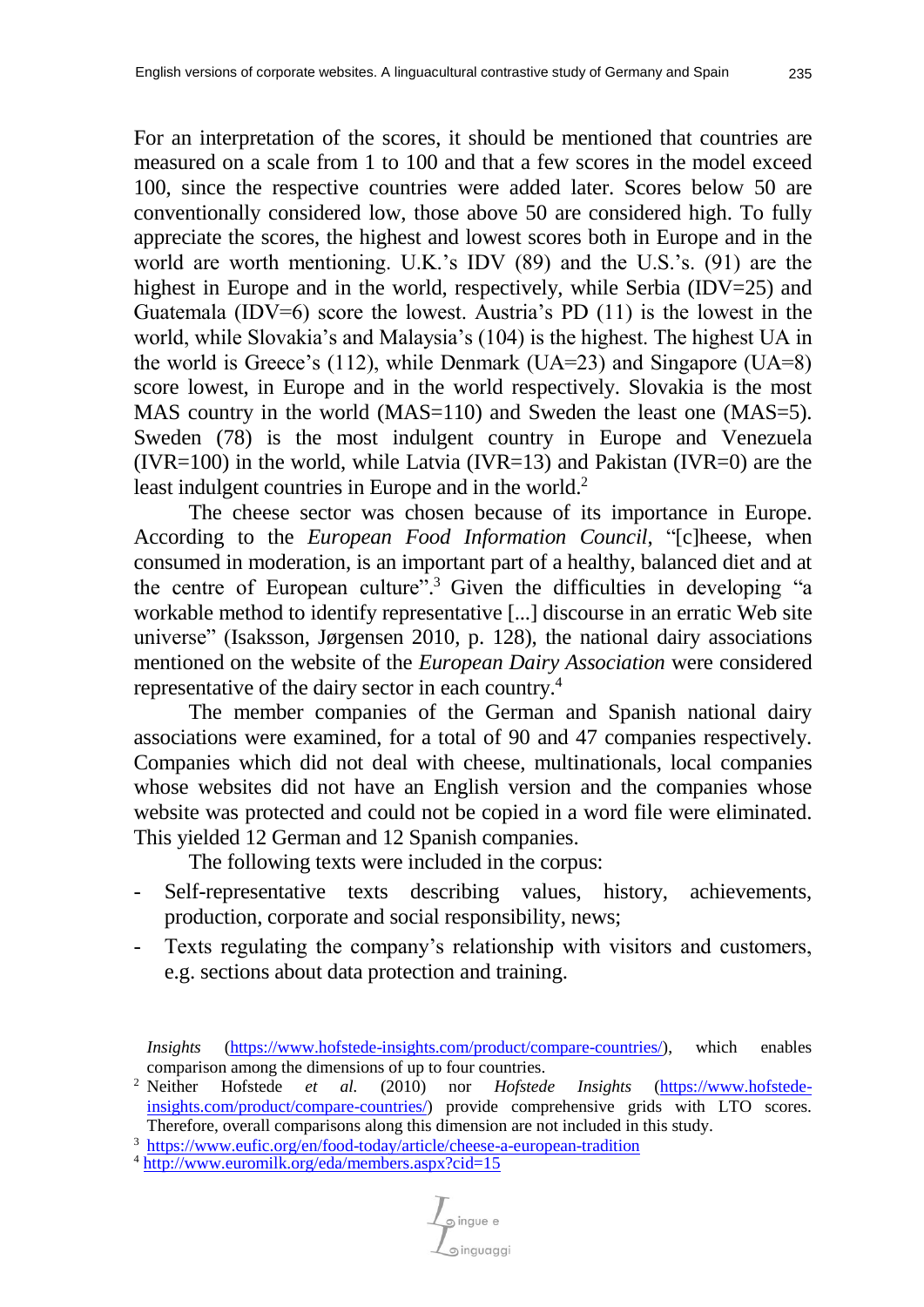To ensure greater comparability, product descriptions were not included. The corpus is illustrated in Table 2 and consists of two sections, which contain respectively the English versions of German and Spanish websites. The two sections were called DE and ES with reference to the two-letter country code used to identify the Member States of the European Union (*Eurostat*, Statistics Explained).

Although the number of websites included in the two sections is equal, the number of tokens is much lower in ES, which indicates that less information is generally displayed on Spanish websites. This is in keeping with the fact that Spain is, compared to Germany, a high-context culture: more information is conveyed verbally or not conveyed at all, since it is considered shared.

| DE                 |            | ES                  |              |  |
|--------------------|------------|---------------------|--------------|--|
| 35.308 tokens      |            | 17.121 tokens       |              |  |
| Alpenhein          | Exquisa    | Aldonza y DonIsmael | Los Cameros  |  |
| Ammerland          | Goldsteig  | Coqueya             | Maxorata     |  |
| Andechser Natur    | Kohrener   | El Gran Cardenal    | Monteverdesa |  |
| <b>Bauer Milch</b> | Petrella   | El Pastor           | Palancares   |  |
| Bechtel            | Rücker     | Eusebio Manzano     | Pastoret     |  |
| Bergader           | Weideglück | Garcia Baquero      | San Vincente |  |

#### Table 2 The corpus.

Content analysis was conducted with *Wmatrix* (Rayson 2009), since this software enables identification not only of the most frequent words, as *WordSmith Tools* (Scott 2012) does, but also of the most frequent semantic domains and of the words belonging to them, which makes content analysis more accurate. As a part of content analysis, dispersion plots were examined with *WordSmith Tools* (Scott 2012). Compared to *Wmatrix*, which can only process the two sections of the corpora as two individual files, *WordSmith Tools* makes it possible to keep the website texts of the single companies separate. Dispersion plots, one of the facilities of *WordSmith Tools*, reveal the distribution of the investigated features across the corpus: the significance of a given feature is clearly very different if it occurs across a large number of companies or, albeit very frequently, in very few of them. In Section 4, data about the dispersion plots is given in the form of the number of companies where specific features appear. Section 4 compares the findings from content analysis with those emerged from previous studies – from various disciplinary fields – which relied on Hofstede's framework, to find out whether content and stylistic features may be explained with reference to the framework.

்<br>அingue e o inguaggi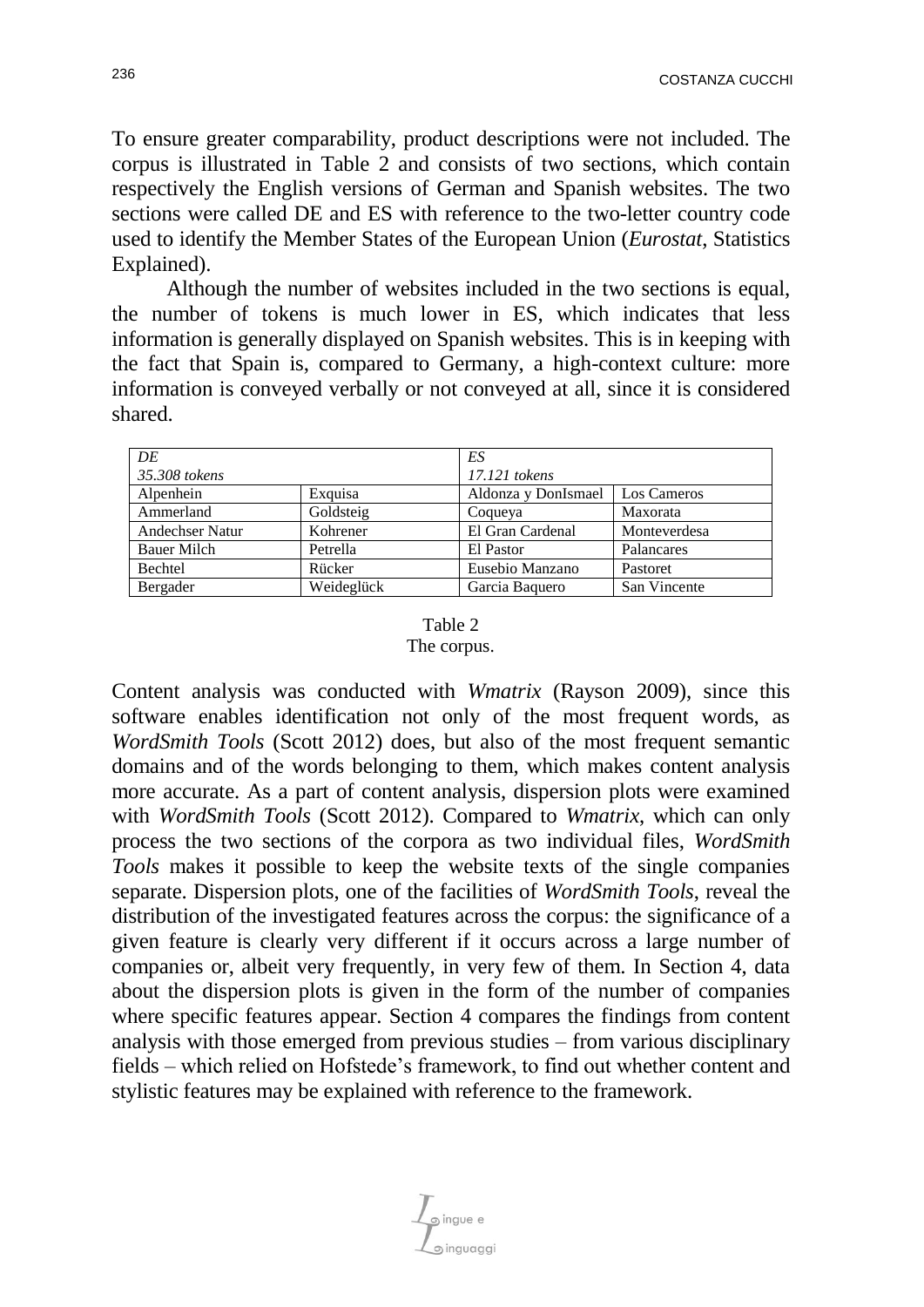# **4. Content Analysis and Discussion**

## *4.1. Semantic Domains*

Table 3 shows the top ten semantic domains along with the top ten words in each domain, in DE and ES.

| Rank           | DE semantic      | DE top ten words                     | ES semantic        | ES top ten words                                            |
|----------------|------------------|--------------------------------------|--------------------|-------------------------------------------------------------|
|                | domains          |                                      | domains            |                                                             |
| $\mathbf{1}$   | Grammatical      | the, and, of, to, in, for, a,        | Grammatical bin    | the, of, and, in, to, a, with, for,                         |
|                | bin              | with, is, or                         | 30.84%             | from                                                        |
|                | 28.84%           |                                      |                    |                                                             |
| $\overline{c}$ | Pronouns         | our, we, you, your, that, it,        | Pronouns           | our, its, it, we, that, which, you,                         |
|                | 5.75%            | us, this, its, which                 | 5.39%              | us, their, who                                              |
| $\overline{3}$ | Unmatched        | Bergader, Goldsteig,                 | Unmatched          | Pastoret, Cameros, industrias,                              |
|                | 4.64%            | Alpenhain, Karwendel,                | 4.84%              | cheesemaking, manchego, lacteas,                            |
|                |                  | Ammerland,                           |                    | Lcteos, lcteas, Oscos,                                      |
|                |                  | Schwarzenfeld, Exquisa,              |                    | villacenteno                                                |
|                |                  | Andechser, Bauer, DLG                |                    |                                                             |
| $\overline{4}$ | Numbers          | $0, +49, 1,$ one, 3, 2, 6, three,    | Food               | cheese, cheeses, food, yougurt,                             |
|                | 2.52%            | 5                                    | 4.08%              | recipe, curd, dessert, raw, whey,                           |
|                |                  |                                      |                    | youghurt                                                    |
| $\overline{5}$ | Food             | cheese, food, dairy                  | Personal names     | Garca_Baquero, Los_Cameros,                                 |
|                | 2.03%            | products, cookies, cheeses,          | 2.52%              | La_Rioja, del, tel., Los_Oscos,                             |
|                |                  | yoghurt, butter, raw, cookie,        |                    | Hijos_de_Salvador,                                          |
|                |                  | fruit                                |                    | Castilla_La_Mancha,                                         |
|                |                  |                                      |                    | Villanueva_de,                                              |
|                |                  |                                      |                    | El_Gran_Cardenal                                            |
| 6              | General actions, | production, processes,               | Numbers            | one, three, +34, 2010, 2012,                                |
|                | making           | process, processing, made,           | 2.24%              | 2007, 2005, 2008, 1, 4                                      |
|                | 1.95%            | make, activities, committed,         |                    |                                                             |
|                |                  | waging, making                       |                    |                                                             |
| 7              | Existing         | is, are, be, 's, available,          | General actions,   | production, process, made, make,                            |
|                | 1.56%            | event, were, been, 're, was          | making             | processes, manufacturing, makes,                            |
|                |                  |                                      | 2.22%              | making, activities, committed                               |
| 8              | Objects          | products, product, goods,            | Geographical names | Spanish, S.A., San Vicente,<br>Spain, ewes, la, Greek, ewe, |
|                | generally        | things, packaging, files,            | 1.59%              |                                                             |
|                | 1.41%            | mould, trail, provisions,            |                    | Spains, Canary Island                                       |
| 9              | Location and     | equipment<br>this, here, where, top, | Existing           | is, are, be, was, were, real, been,                         |
|                | direction        | external, there, direct,             | 1.45%              | available, event, being                                     |
|                | 1.35%            | northern, located, route             |                    |                                                             |
| 10             | Personal names   | tel.                                 | Objects generally  | products, product, medal,                                   |
|                | 1.32%            | Privatmolkerei_Bechtel,              | 1.35%              | packaging, pack, moulds, packs,                             |
|                |                  | Andechser_Molkerei_Schei             |                    | wedges, SIAL, <sup>5</sup> medals                           |
|                |                  | tz,                                  |                    |                                                             |
|                |                  | GOLDSTEIG_Ksereien_Ba                |                    |                                                             |
|                |                  | yerwald,                             |                    |                                                             |
|                |                  | Google_Analytics,                    |                    |                                                             |
|                |                  | Kohrener_Landmolkerei_G              |                    |                                                             |
|                |                  | mbH,                                 |                    |                                                             |
|                |                  | Privatmolkerei Bauer Gmb             |                    |                                                             |
|                |                  | H, Molkerei_Ammerland,               |                    |                                                             |
|                |                  | Hans, european_union                 |                    |                                                             |

Table 3

Top ten semantic domains and top ten corresponding words.

<sup>5</sup> SIAL is an international exhibition in the food sector.

 $\int_{\text{S}}$ ingue e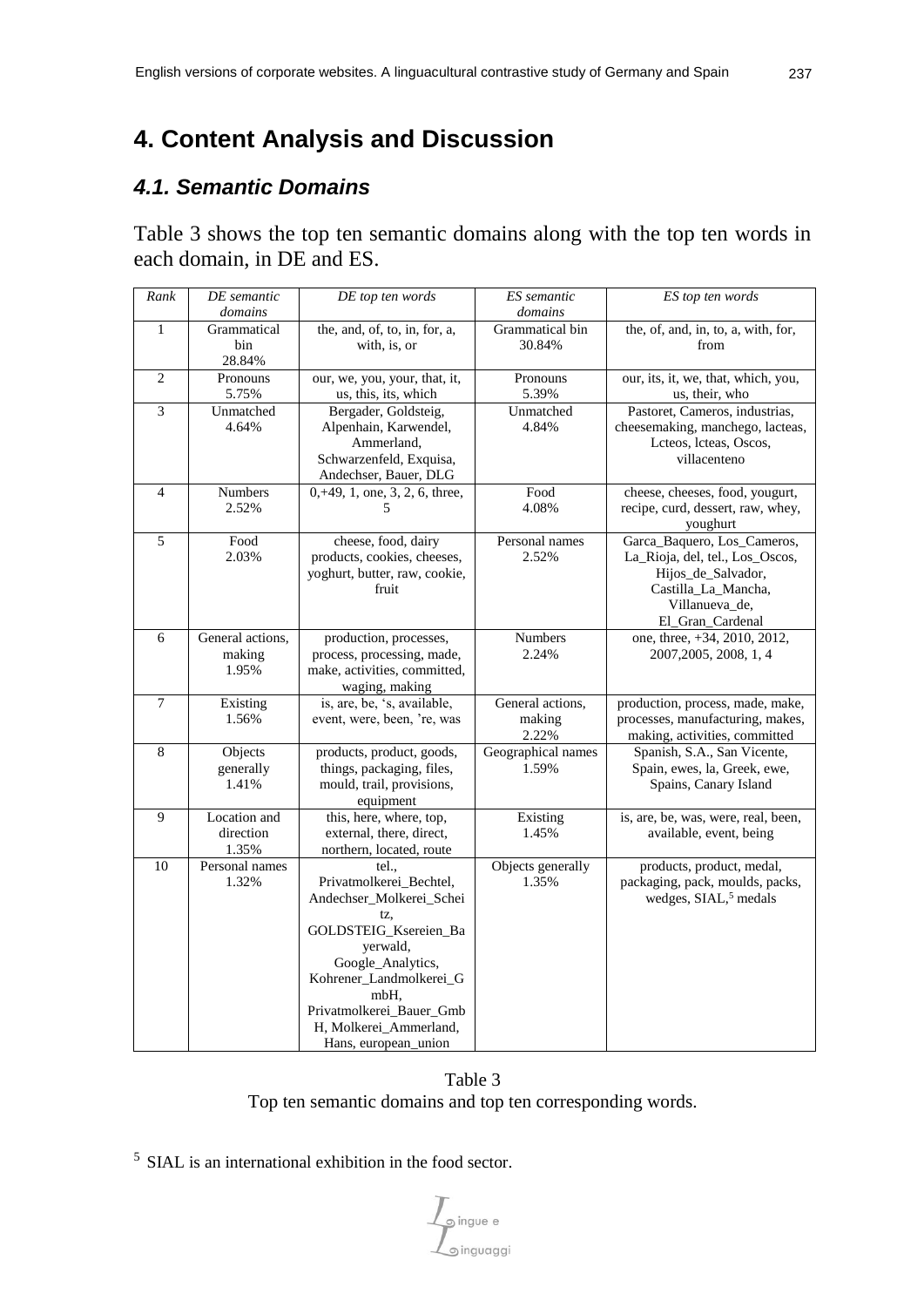In both DE and ES, pronouns play an important role, being the second semantic domain after the 'Grammatical bin', which contains function words (Table 3). However, the personal pronouns and possessive adjectives used to interact with website visitors are invariably more prominent in DE than in ES, both in terms of overall frequency and of the number of companies which use them (Table 4), making DE discourse more informal (Example 1). The higher personalisation in DE may be associated to the *verbal textual style* (de Mooij 2010), which reflects Germany's higher IDV and lower PD compared to Spain.

| Pronouns / possessive | DE            | ES            |
|-----------------------|---------------|---------------|
| adjectives            |               |               |
| our                   | 1.31%         | 0.92%         |
|                       | all companies | 11 companies  |
| we                    | 0.92%         | 0.44%         |
|                       | all companies | all companies |
| you                   | 0.60%         | 0.40%         |
|                       | 11 companies  | 9 companies   |
| your                  | 0.38%         | 0.12%         |
|                       | all companies | 5 companies   |
| Total                 | 3.21%         | 1.88%         |



(1) "Heeeeyyy, heeeeere! We are here!" Questions? Questions! Suggestions? Suggestions! Simply fill out the form below and your request is with us. We are happy to help! (Rcker)

The higher frequency of *we* to refer to companies in DE explains why *Personal names*, which comprises company names, is more frequent in ES (Table 3). As a result, sentences in which companies refer to themselves by their names (Example 2, from ES) are more frequent in ES, making ES discourse more impersonal.

(2) Since 1962, Garca Baquero, originally a family business founded by Hersilio Garca Baquero, has specialised in the production of cheese. (Garca Baquero)

Interestingly, unlike in ES, in DE various nouns denoting people collocate with *our* – *customers*, *employees*, *farmers*, *suppliers* and *partners*, thus showing their contribution to the success of the company. These findings, which confirm Cucchi (2010a, 2016), may be attributed to greater attention to single individuals, possibly due to higher IDV, as well as to lower PD, which is associated to symmetrical relationships within companies, as illustrated in (3).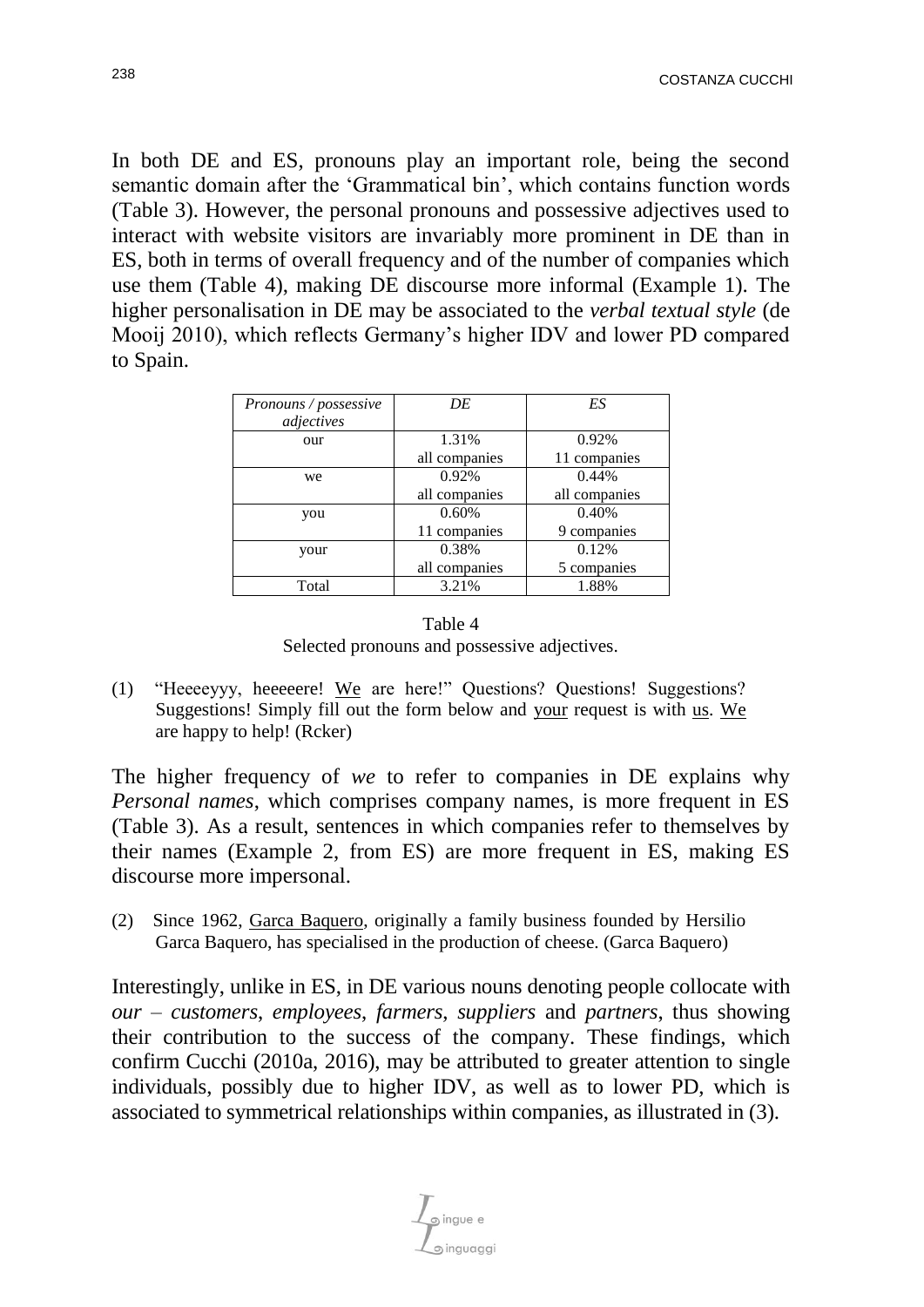(3) We value our employees highly […]. The tasks carried out by each and every employee are important, and everyone is responsible for achieving our corporate goals. Moreover, we respect the dignity of each and every employee. We expect all our employees to behave in a cooperative way. [...] And every member of our management team practises an "open door" policy. (Ammerland)

The semantic domain *Numbers* is more frequent in DE than in ES (Table 3), reflecting the features of the *exacting style* typical of low PD countries (de Mooij 2010).

(4) Within the beautifully appointed landscape of the Rupertiwinkel (up to 827 m above sea level) and close to the old royal city of Burghausen in south-eastern Bavaria there are around 520 farms [...].

*Recipe*, possibly associated to low IDV countries (Cucchi 2019), features in ES among the top ten words in *Food* (Table 3). Although the frequency of *recipe\** is notably higher in ES, the word features in a limited number of companies in both ES and DE (Table 5). However, the importance of traditional values in ES constantly emerges from the co-text of *recipe\**  (Example 5). These findings may be related to Spain's lower IDV compared to Germany.

| Word    |             | ES.         |
|---------|-------------|-------------|
| recipe* | 0.01%       | $0.11\%$    |
|         | 5 companies | 4 companies |



(5) At Pastoret our goal is to make fresh products for you to enjoy. To do this, we have maintained our original family recipes and traditional artisan production techniques. (Pastoret)

*Existing* comprises the contracted forms *'s* and *'re* in DE (Table 3), which make DE discourse more informal (Example 6), thus reflecting Germany's lower PD. Although contracted forms feature only in a few German companies, they notably never occur in ES (Table 6).

| Contracted forms | DE          |  |
|------------------|-------------|--|
|                  | 0.04%       |  |
|                  | 5 companies |  |
| 're              | 0.02%       |  |
|                  | 3 companies |  |
| Total            | 0.06%       |  |

Table 6 Contracted forms.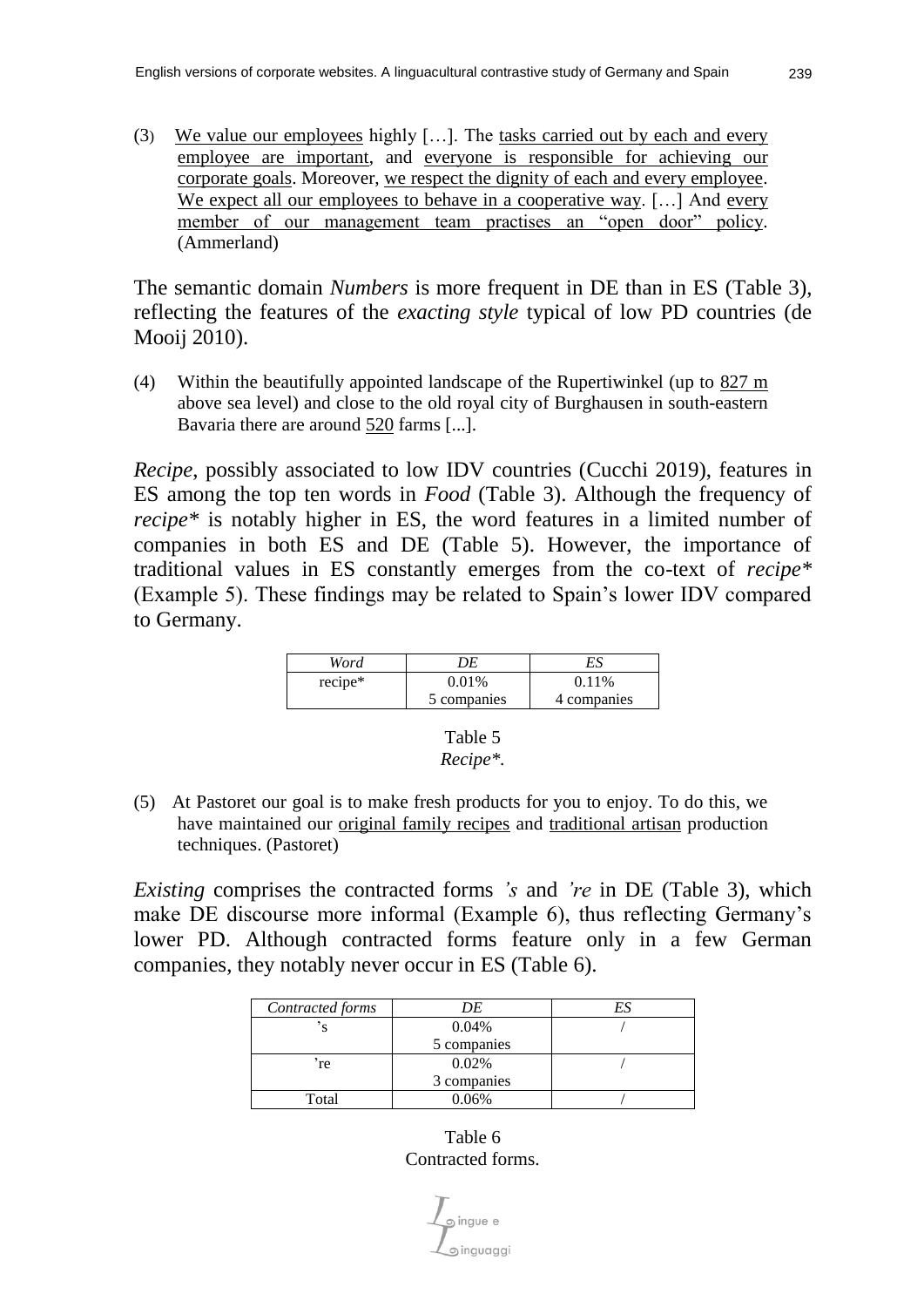(6) If you're a cow in Ammerland, you're certain to be a happy cow. Because you're surrounded by unspoilt nature, luscious meadows and so much space you can graze outside on our green fields. (Ammerland)

Within *Objects, generally*, the informal noun *thing* (Example 7) appears among the top ten words in DE (Table 3). Table 7 shows that *thing\** is more frequent in DE, both in terms of frequency and of number of companies, in keeping with Germany's lower PD. On the contrary, *medal* and *medals* are among the top ten words in *Objects, generally* in ES, but not in DE (Table 3), where their frequency is much lower (Table 7). This result could point to an association between the mention of quality and prizes, on the one hand, and high PD (Singh *et al.* 2005) and high UA, on the other, rather than to high IDV and high MAS, as claimed by de Mooij (2010). Indeed, Spain's PD and UA are higher than Germany's, but its IDV and MAS are lower.

| Objects, generally | DE          | ES          |
|--------------------|-------------|-------------|
| thing $*$          | 0.05%       | 0.01%       |
|                    | 7 companies | 1 company   |
| medal*             | 0.02%       | 0.13%       |
|                    | 4 companies | 5 companies |



- (7) The tenet of the entire ANDECHSER NATUR product range is "Leave natural things natural!" (Andechser)
- (8) El Gran Cardenals best kept secret has been revealed. This secret closely guarded by our brother, we have shared with expert cheesemakers around the world and have honored us in 2009 and 2010 with the gold medal. (El Cardenal)

#### *4.2. Most frequent content words*

Table 8 illustrates the top ten content words in DE and in ES, identified with *Wmatrix*. The words in italics were chosen for analysis, since they were mentioned in previous literature on Hofstede's dimensions.

Table 9 illustrates the frequencies of the selected words and the number of companies in which they feature*.*

െ.<br>ബാധ്യമാ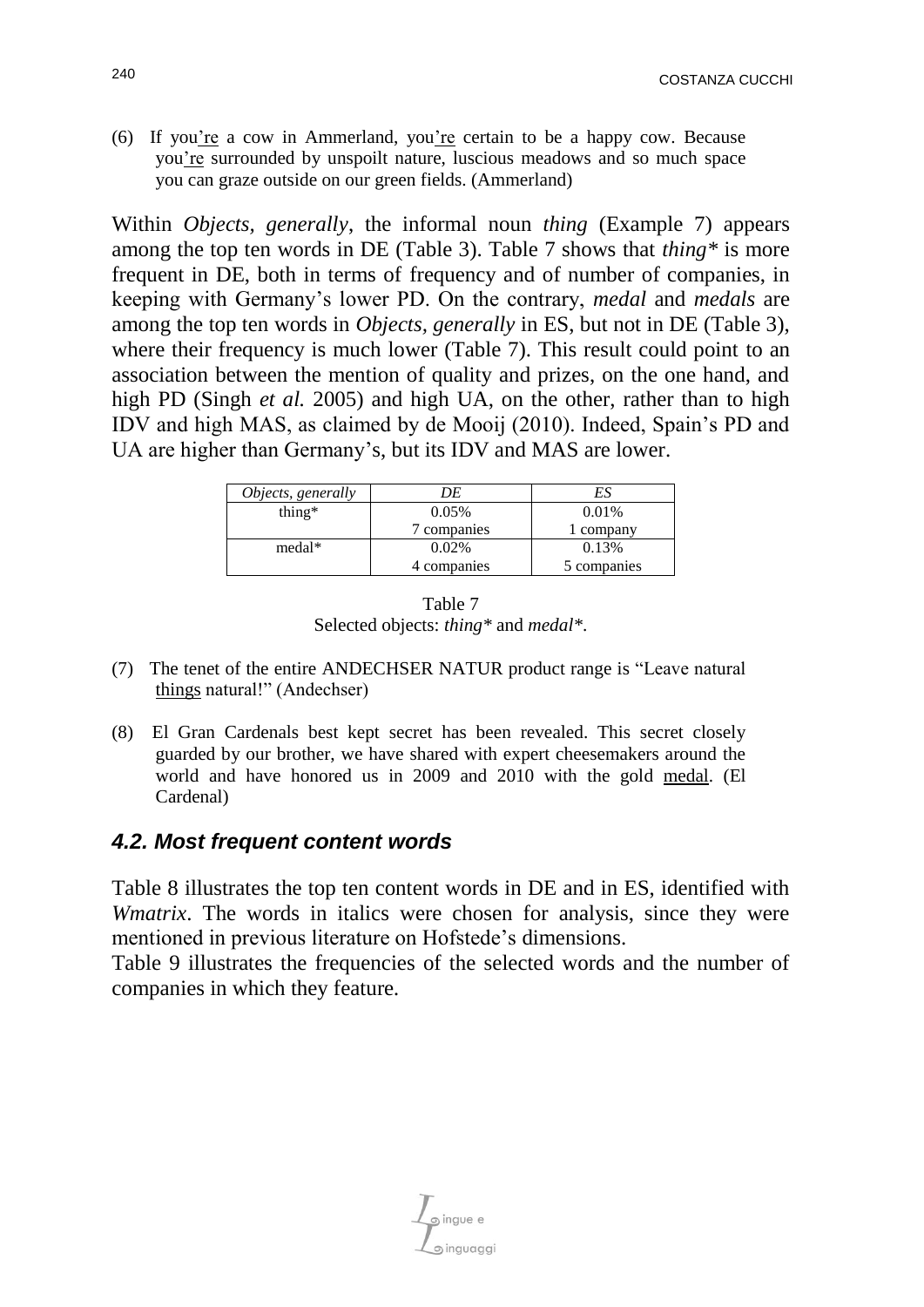| Rank                     | DE                      | ES                      |
|--------------------------|-------------------------|-------------------------|
|                          | milk 0.73%              | cheese $2.06%$          |
| $\mathcal{D}$            | cheese $0.69\%$         | quality 0.55%           |
| 3                        | quality 0.46%           | milk 0.54%              |
| $\overline{4}$           | products 0.44%          | cheeses $0.44\%$        |
| $\overline{\phantom{0}}$ | dairy $0.40\%$          | products $0.42\%$       |
| 6                        | production / data 0.36% | production 0.39%        |
|                          | company $0.31\%$        | company / process 0.33% |
| 8                        | product $0.30\%$        | awards 0.30%            |
| 9                        | training 0.29%          | traditional 0.29%       |
| 10                       | website 0.28%           | natural 0.27%           |

#### Table 8 Top ten content words.

| Words      | DE            | ES            |
|------------|---------------|---------------|
| quality    | 0.46%         | 0.55%         |
|            | all companies | all companies |
| award*     |               | 0.38%         |
|            |               | 7 companies   |
| data       | 0.36%         | 0.12%         |
|            | 10 companies  | 3 companies   |
| tradition* | $0.09\%$      | 0.71%         |
|            | 8 companies   | 11 companies  |
| natural    | 0.13%         | 0.27%         |
|            | 12 companies  | 9 companies   |

#### Table 9 Selected words.

The fact that *quality* is slightly more frequent in ES and that *award\** is absent in DE suggests an association between the mention of quality and awards, on the one hand, and higher PD and UA, on the other, as stated in Section 4.1. Examples (9) and (10) illustrate *quality* and *award\** in ES.

- (9) From the outset the basic philosophy was always, above all, to offer the highest quality product [...]. (Monteverdesa)
- (10) Throughout its career, the company and its brands have been awarded numerous prizes and mentions. (Maxorata)

*Data*, which is more frequent in DE, is embedded in legal discourse regulating the disclosure of personal data (Example 11).

(11) We collect and use your personal data solely in accordance with the provisions of the data protection law of the Federal Republic of Germany. (Bauer)

The greater presence of legal discourse in DE is in keeping with the importance of contracts and explicit rules in *rule-based cultures* (Hooker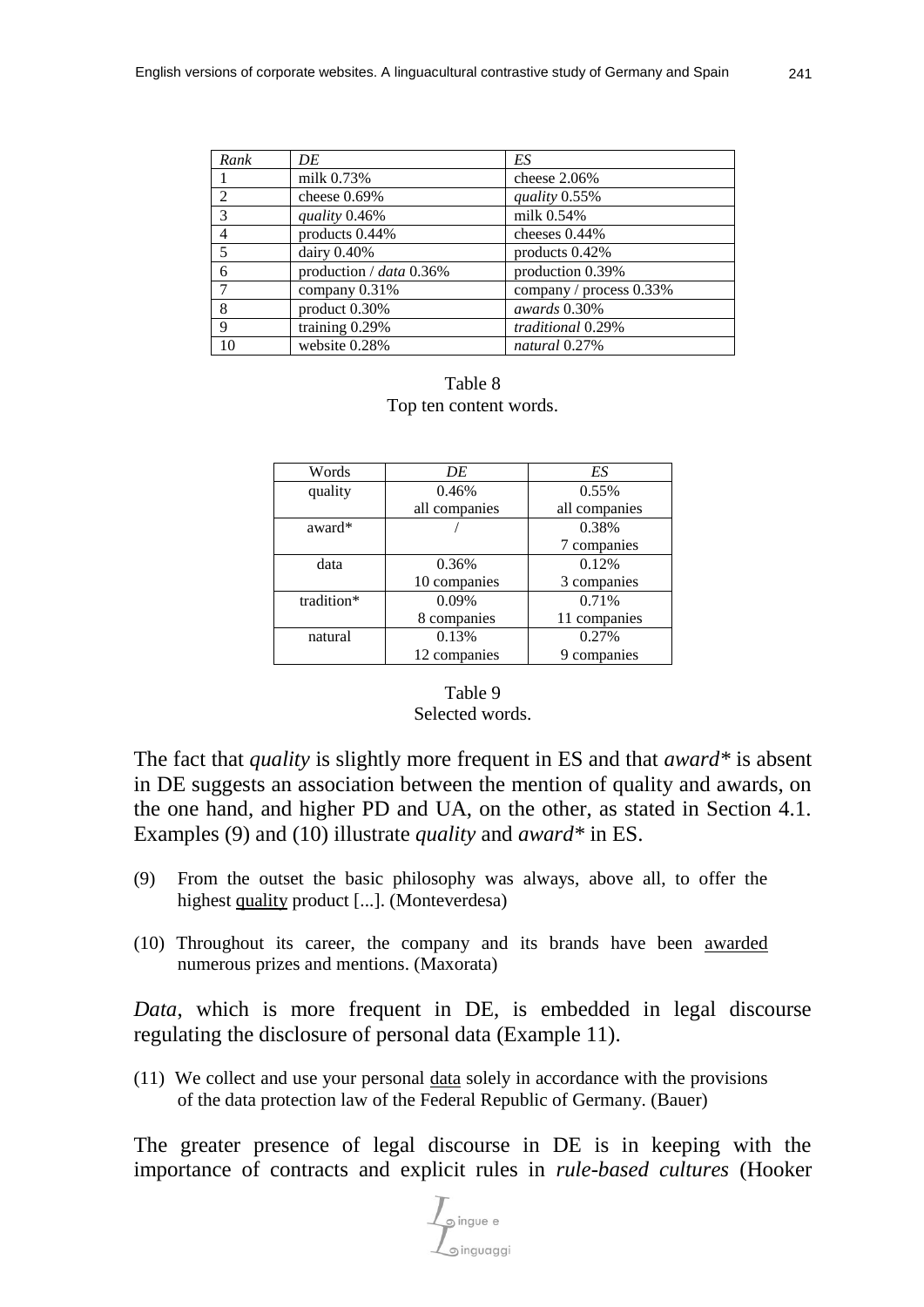2008), which are characterised by lower PD and where human beings are conceived as autonomous individuals. Consequently, no individual has natural authority over others and sources of authority apart from individuals need to be established. Instead, in *relationship-based cultures*, characterised by higher PD, "[i]t is not necessary to write everything (or perhaps anything) down, because mutual understanding and a handshake suffice" (Hooker 2008: 4).

*Tradition\** is more frequent in ES and tends to co-occur with other words associated to tradition, like *artisan*, *family*, *original* and *recipe* (Example 12). Instead, in DE *traditional* invariably occurs in combination with words indicating modernity (Example 13). These findings could be related both to Spain's lower IDV and to its higher UA, as in previous literature (Singh *et al.* 2005; Cucchi 2012).

- (12) At Pastoret […] we have maintained our original family recipes and *traditional* artisan production techniques. (Pastoret)
- (13) Even though we have one of Europe 's largest and most advanced cheese dairies and an ultra-modern plant for fresh dairy products, we still produce by *traditional* methods without exception. (Ammerland)

*Natural* is more frequent in ES, in keeping with Spain's higher UA, confirming the association made in de Mooij (2010). Example 14 shows *natural* in ES.

(14) Over 35 years ago our cheese began to be produced in the same original way it was made at the very sheepfolds: natural milk and rennet. (Quesos Aldonza y Don Ismael)

# **5. Concluding remarks**

Results show that, despite globalisation, linguacultural differences are still visible in the English versions of corporate websites of two European countries which are not exceedingly far apart on Hofstede's cultural dimensions. In particular, a CADS approach which combined the study of semantic domains, frequent words, dispersion plots and collocations has proved effective for the identification of linguacultural differences which can be explained with reference to Hofstede's framework.

In some cases, a single dimension can explain the field of discourse quite well, for example *natural* was more frequent in ES, reflecting the association between freshness and high UA (de Mooij 2010). In other cases, more dimensions may be associated to specific linguistic choices. For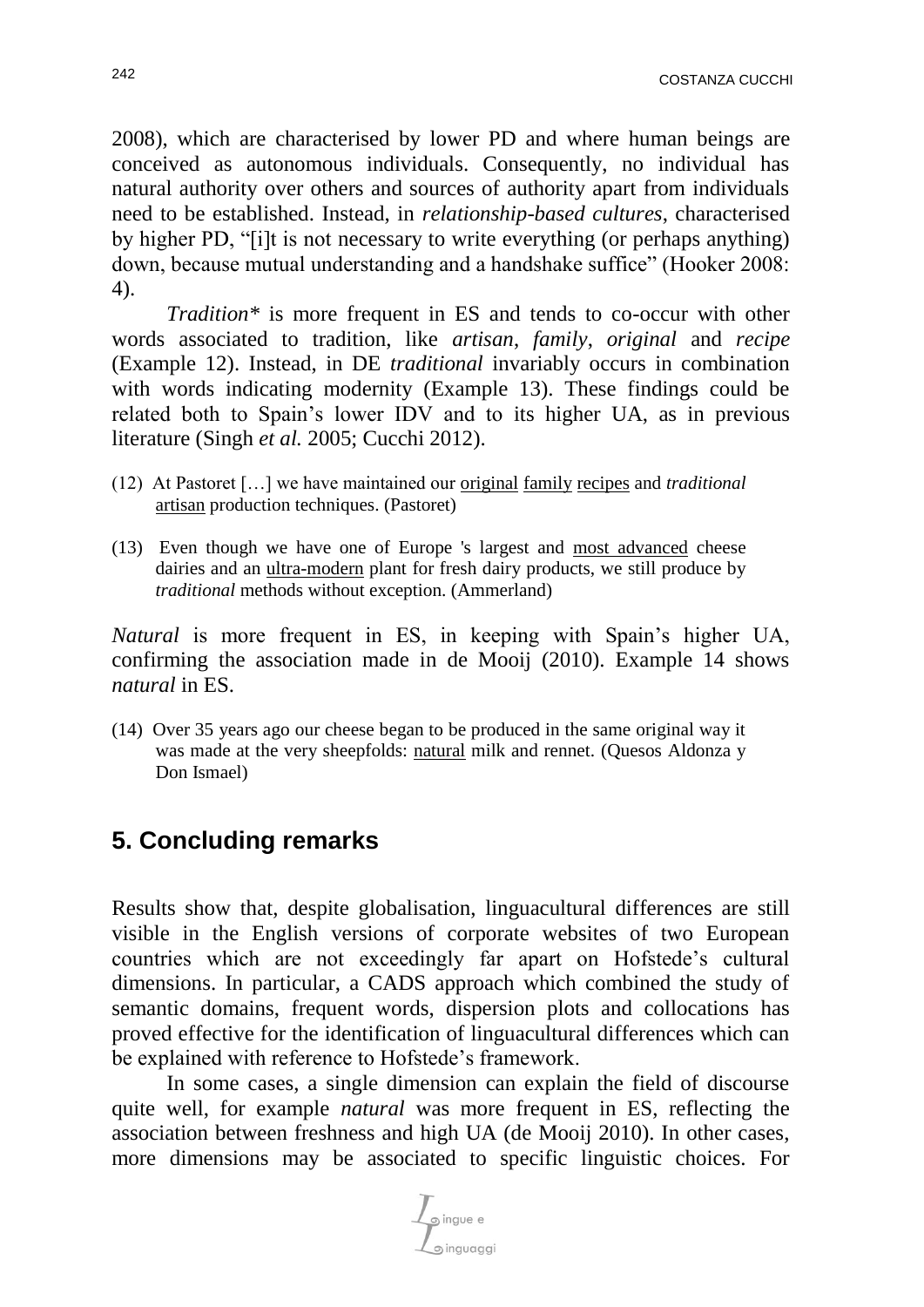example, the emphasis on tradition in ES may be interpreted as a means of reducing uncertainty, but also of emphasising shared values, and thus be related to high UA (Singh *et al.* 2005, Manca 2016b) and to low IDV (Cucchi 2012, 2019). Similarly, being a sign of authority, the mention of quality and awards in ES may be associated to high PD (Singh *et al.* 2005; Singh, Pereira 2005) and, since it may reduce the customers' uncertainty about the products, to high UA (Cucchi 2012, 2019).

Regarding the tenor and the medium, findings confirm a link between interactive roles, spokenness and low PD. Interestingly, linguistics studies grouped and, at times, even coined specific terms to refer to features cooccurring in spoken discourse, which were found to characterise DE in the present investigation. Chafe (1982, p. 46) considered first person references, including *we*, as a "symptom of involvement", which points to the typical interactive relationship in speech as opposed to writing, characterised by detachment. Vagueness and hedges  $-$  a category to which the vague noun *thing* belongs – are also a sign of involvement typical of speech (Chafe 1982, p. 48). Biber (1988; p. 107) found that first person pronouns, contractions and hedges typically co-occur in spoken texts, which have an "interactive, affective, and involved" purpose. Hyland (2004, p. 113) termed 'engagement markers' the second person pronoun *you*, imperatives and questions and defined them as devices that "explicitly address readers, either to focus their attention or to include them as discourse participants". On the basis of these observations, in texts targeting idealised readers like websites and brochures an association may be made between lower PD and *synthetic personalisation*, defined as the practice, popular in advertising, of giving "the impression of treating each of the people 'handled' *en masse* as an individual" (Fairclough 1989, p. 62).

Since English versions of European corporate websites do differ and Hofstede's model has proved to be helpful for explaining the differences, future research could consider whether the versions in English, which reflect national source texts in content and style, are effective in reaching a culturally diverse audience. Clearly, this issue has far-reaching implications for the content and style which is deemed appropriate for an international public and for all those involved in website localisation, including translators.

**Bionote**: Costanza Cucchi, PhD in Applied Linguistics and Communication, is an Associate Professor in English Language and Translation at the Faculty of Linguistic Sciences and Foreign Literatures at the Catholic University of Milan. She teaches undergraduate courses in English Linguistics, Professional Communication in English and Negotiation Strategies and holds workshops in intercultural communication. Her current research interests are the use of BELF (Business English as a Lingua Franca) in corporate

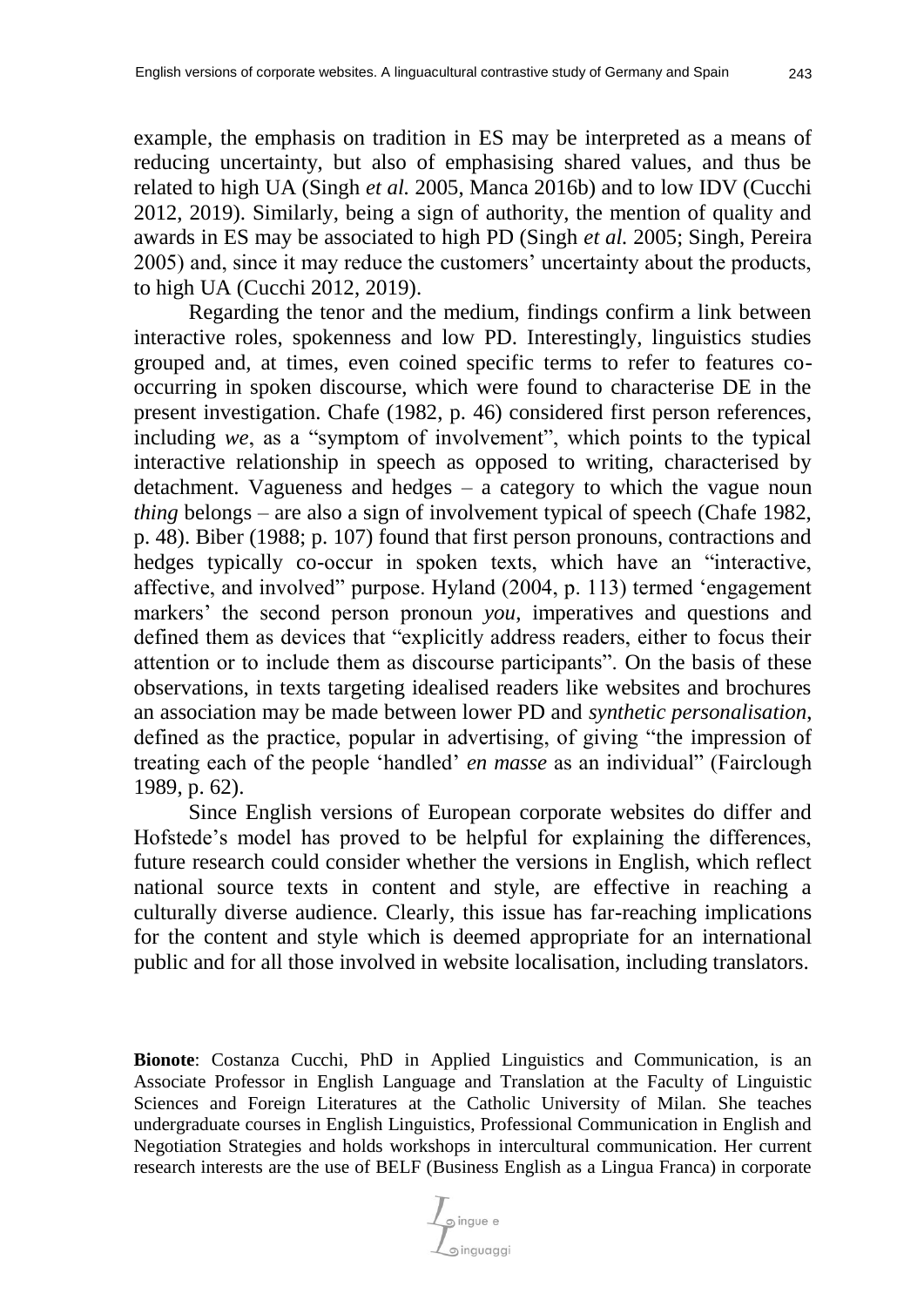settings and the relationship between language and identity. She has published and presented papers at national and international conferences on non-native English in the European Parliament, vague language in parliamentary discourse, national identity as manifested in corporate websites and in CLIL textbooks, the teaching of English lexis and international classroom exchanges.

**Author's address**: [costanza.cucchi@unicatt.it](mailto:costanza.cucchi@unicatt.it)

 $\mathcal{L}_{\text{gingue e}}$ singuaggi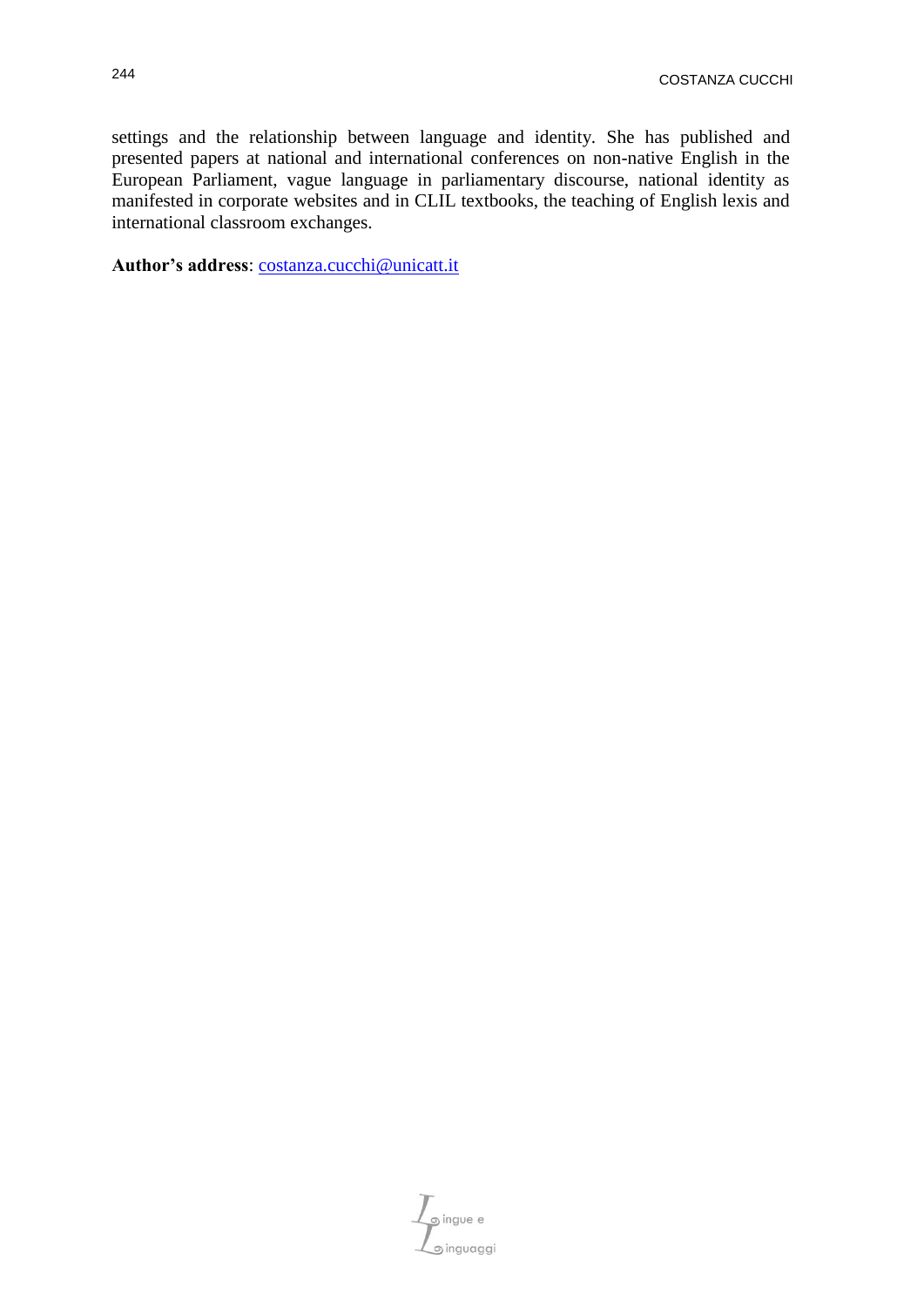## References

Baker P. 2006, *Using Corpora in Discourse Analysis*, Continuum, London.

- Biber D. 1988, *Variation across speech and writing*, Cambridge University Press, Cambridge.
- Bjørge A.K. 2007, *Power distance in English lingua franca email communication*, in "International Journal of Applied Linguistics" 17, pp. 60-80.
- Carter R. and McCarthy M. 1997, *Exploring Spoken English*, Cambridge University Press, Cambridge.
- Carter R. and McCarthy M. 2006, *Cambridge grammar of English: A comprehensive guide. Spoken and written English grammar and usage*, Cambridge University Press, Cambridge.
- Crawford Camiciottoli B. 2017, *The interpersonal pragmatics of intercultural financial discourse.A contrastive analysis of European vs. Asian earnings conference calls*, in Kecskes I. and Assimakopoulos S. (eds.), *Current Issues in Intercultural Pragmatics*, John Benjamins, Amsterdam/Philadelphia, pp. 105-127.
- Chafe W. 1982, *Integration and involvement in Speaking, Writing, and Oral Literature*, Tannen D. (ed.), *Spoken and Written Language: Exploring Orality and Literacy*, Ablex Publishing Corporation, Norwood, New Jersey, pp. 35-53.
- Cucchi C. 2010a, *Hofstede's cultural dimensions: Italian national identity in ELF usage*, in "Cultus. The Journal of Intercultural Mediation and Communication" 3, pp. 137- 158. [http://www.cultusjournal.com/files/Archives/costanza\\_cucchi.pdf](http://www.cultusjournal.com/files/Archives/costanza_cucchi.pdf) (15.10.2018).
- Cucchi C. 2010b, *Vague expressions in the European Parliament: A marker of cultural identity?*, in Garzone G. and Archibald J. (eds.), *Discourse, identities and roles in specialized communication*, Peter Lang, Bern, pp. 85-107.
- Cucchi C. 2012, *Hofstede's cultural dimensions in ELF company websites of European countries: lexical choices in Sweden and Greece*, in Facchinetti R. (ed.), *A Cultural Journey through the English Lexicon*, Cambridge Scholars Publishing, Newcastle upon Tyne, pp. 153-181.
- Cucchi C. 2016, *BELF and national cultures on European corporate websites: A crosscultural investigation*, in Lopriore L. and Grazzi E. (eds.), *Intercultural Communication. New Perspectives from ELF*, Roma Tre-Press, Roma, pp. 385-497. <http://romatrepress.uniroma3.it/ojs/index.php/elf/article/view/602/599> (15.10.2018).
- Cucchi C. 2019, *National Cultures on European Corporate Homepages in English: A Linguistic Analysis*, in "International Journal of Business Communication" 56 [2], pp. 198-232.
- Dekker D.M., Rutte C.G. and van den Berg P.T. 2008, *Cultural differences in the perception of critical interaction behaviors in global virtual teams*, in "International Journal of Intercultural Relations" 32, pp. 441-452.
- de Mooij M. 2004, *Translating Advertising. Painting the Tip of an Iceberg*, in "The Translator" 10 [2], pp. 179-198. [https://www.mariekedemooij.com/articles/demooij\\_2004\\_translator.pdf](https://www.mariekedemooij.com/articles/demooij_2004_translator.pdf) (15.10.2018).
- de Mooij M. 2010, *Global Marketing and Advertising. Understanding Cultural Paradoxes*, 3rd edition, Sage Publications, Thousands Oaks.
- de Mooij M. and Hofstede 2010, *The Hofstede model. Applications to global branding and advertising strategy and research*, in "International Journal of Advertising" 29 [1], pp. 85-110.
- European Dairy Association,<http://www.euromilk.org/eda/index.aspx> (15.10.2018).

pingue e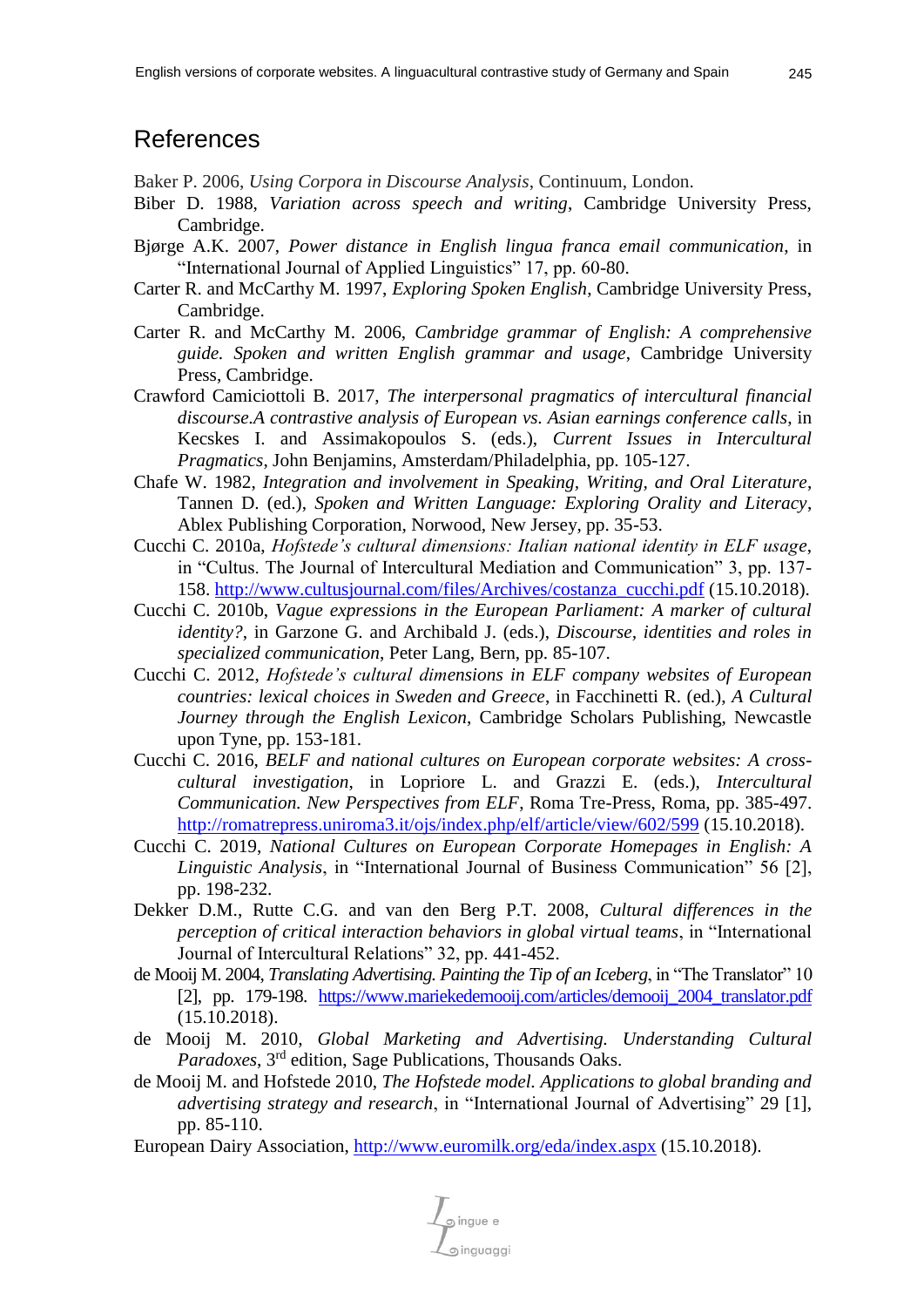- European Food Information Council, 12 October 2009, *Cheese: a European tradition*. <https://www.eufic.org/en/food-today/article/cheese-a-european-tradition> (15.10.2018).
- European Commission, Directorate-General for Translation 2011, *Lingua Franca: Chimera or Reality?* [http://translationjournal.net/images/e-](http://translationjournal.net/images/e-Books/PDF_Files/Lingua%20Franca%20Chimera%20or%20Reality.pdf)[Books/PDF\\_Files/Lingua%20Franca%20Chimera%20or%20Reality.pdf](http://translationjournal.net/images/e-Books/PDF_Files/Lingua%20Franca%20Chimera%20or%20Reality.pdf) (15.10.2018).
- Eurostat, Statistics Explained, 19 February 2018, *Glossary: Country codes*. [https://ec.europa.eu/eurostat/statistics-explained/index.php/Glossary:Country\\_codes](https://ec.europa.eu/eurostat/statistics-explained/index.php/Glossary:Country_codes) (15.10.2018).
- Gudykunst W. and Ting Toomey S. 1988, *Culture and Interpersonal Communication*, Sage Publications, Newbury Park, CA.
- Fairclough N. 1989, *Language and Power*, Longman, New York.
- Hall E.T. 1977, *Beyond Culture*, Anchor Press/Doubleday, Garden City, NJ.
- Hall E.T. and Reed Hall M. 1990, *Understanding cultural differences: Germans, French and Americans*, Intercultural Press, Boston, MA.
- Halliday, M.A.K. and Hasan R. 1989, *Language, context and text: Aspects of language in a social-semiotic perspective*, Oxford University Press, Oxford.
- Hofstede G. 2001, *Culture's consequences: Comparing values, behaviors, institutions and organizations across nations*, Sage, Thousand Oaks.
- Hofstede G. 2003, *Cultures and organizations: Software of the mind, intercultural cooperation and its importance for survival*, Profile Books, London. (Original work published 1991).
- Hofstede G., Hofstede G. J. and Minkov M. 2010, *Cultures and organizations: Software of the mind, intercultural cooperation and its importance for survival*, 3rd edition, McGraw-Hill, New York.
- Hofstede Insights,<https://www.hofstede-insights.com/> (15.10.2018).
- Hooker J. 2008, *Cultural Differences in Business Communication*, pp. 1-19. <http://public.tepper.cmu.edu/jnh/businessCommunication.pdf> (15.10.2018).
- Hülmbauer C., Böhringer H. and Seidlhofer B. 2008, *Introducing English as a lingua franca (ELF): Precursor and partner in intercultural communication*, in*.* "Synergies Europe" 3, pp. 25-36.<https://gerflint.fr/Base/Europe3/hulmbauer.pdf> (15.10.2018).
- Hyland K. 2004, *Disciplinary discourses: Social interactions in academic writing*, University of Michigan Press, Ann Arbor.
- Isaksson M. and Jørgensen F.P.E. 2010, *Communicating corporate ethos on the web: The self-presentation of PR agencies*, in "Journal of Business Communication" 47, pp. 119-140*.*
- Jenkins J. 2009, *English as a Lingua Franca: interpretations and attitudes*, in "World Englishes" 28 [2], pp. 200-207.
- Jones M.L. 2007, *Hofstede – Culturally questionable?* in "Research Online". <http://ro.uow.edu.au/commpapers/370> (15.10.2018). Originally published as Jones, M. 2007, *Hofstede – Culturally questionable?* Oxford Business & Economics Conference. Oxford, UK, 24-26 June, 2007.
- Kachru B.B. 1992, *Models for non-native Englishes*, in Kachru B.B. (ed.), *The other tongue: English across cultures* (2<sup>nd</sup> edition), Urbana and Chicago, University of Illinois Press, pp. 48-74.
- Kang D.S. and Mastin T. 2008, *How cultural difference affects international tourism public relations websites: A comparative analysis using Hofstede's cultural dimensions. Short communication*, in "Public Relations Review" 34, pp. 54-56.
- [Kankaanranta](http://job.sagepub.com/search?author1=Anne+Kankaanranta&sortspec=date&submit=Submit) A. and [Planken](http://job.sagepub.com/search?author1=Brigitte+Planken&sortspec=date&submit=Submit) B. 2010, *Belf Competence as Business Knowledge of Internationally Operating Business Professionals*, in "International Journal of

 $\frac{1}{\sqrt{\frac{1}{2}}\sqrt{\frac{1}{2}}}}$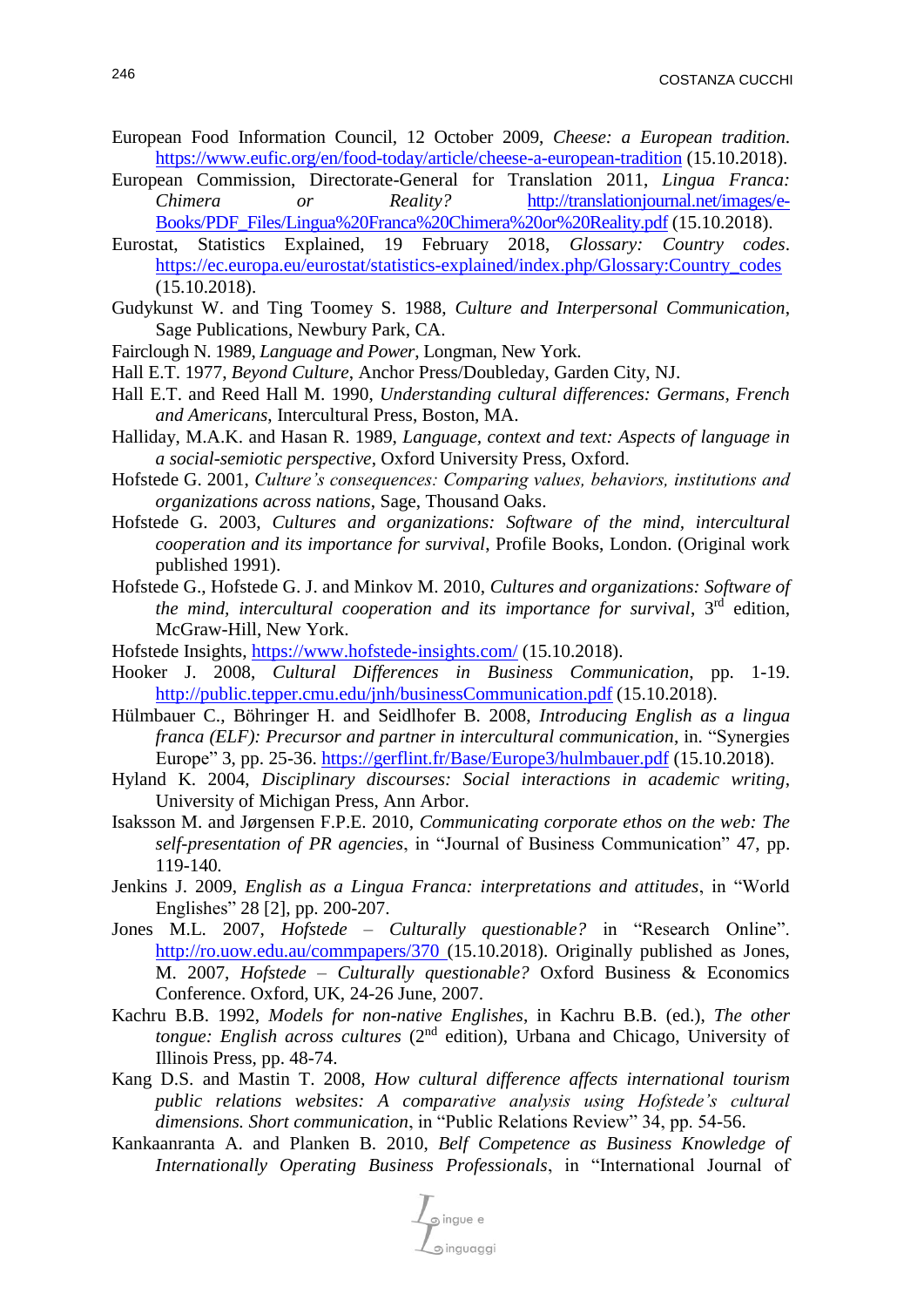Business Communication" 47 [4], pp. 380-407.

- Katan D. 2004, *Translating cultures: An introduction for translators, interpreters and mediators*, St. Jerome, Manchester.
- Katan D. 2006, *It's a question of life or death: Cultural differences in advertising private pensions*, in Vasta N. (ed.), *Forms of promotion: Texts, contexts and cultures*, Pàtron Editore, Bologna, pp. 55-80.
- Louhiala-Salminen L., Charles M. and Kankaanranta A. 2005, *English as a Lingua Franca in Nordic Corporate Mergers: Two Case Companies*. in "English for Specific Purposes" 24, pp. 401-421.
- Loukianenko Wolfe M. 2008, *Different cultures — Different discourses? Rhetorical patterns of business letters by English and Russian speakers*, in Connor U., Nagelhout E. and Rozycki W. (eds.), *Contrastive rhetoric: Reaching to intercultural rhetoric*, John Benjamins, Amsterdam, pp. 87-120.
- Manca E. 2016a, *Official Tourist Websites and the Cultural Communication Grammar model: analysing language, visuals, and cultural features*, in "Cultus. The Journal of Intercultural Mediation and Communication" 9 [1], pp. 2-22. [http://www.cultusjournal.com/files/Archives/Cultus9\\_2016\\_1/Cultus9\\_2016\\_Vol%2](http://www.cultusjournal.com/files/Archives/Cultus9_2016_1/Cultus9_2016_Vol%201.pdf) [01.pdf](http://www.cultusjournal.com/files/Archives/Cultus9_2016_1/Cultus9_2016_Vol%201.pdf) (15.10.2018).
- Manca E. 2016b, *Persuasion in Tourism Discourse. Methodologies and Models*, Cambridge Scholars Publishing, New Castle upon Tyne.
- McSweeney B. 2002, *Hofstede's model of national cultural differences and their consequences: A triumph of faith: A failure of analysis* in "Human Relations" 55, pp. 89-118.
- Meeuwesen L., van den Brink-Muinen A. and Hofstede G. 2009. *Can dimensions of national culture predict cross-national differences in medical communication?*, in "Patient Education and Counseling" 75, pp. 58-66.
- Nakata C. 2009, *Reflexive Considerations of Culture Theories in Global Marketing*, in Nakata C. (ed.), *Beyond Hofstede. Culture Frameworks for Global Marketing and Management*, Palgrave Macmillan, Basingstoke and New York, pp. 247-277.
- Partington A. 2004, *Corpora and discourse, a most congruous beast*, in Partington A., Morley J. and Haarman L. (eds.), *Corpora and Discourse*, Peter Lang, Bern, pp. 11- 20.
- Piller I. 2009, *Intercultural Communication*, in Bargiela-Chiappini F. (ed.), *The Handbook of Business Discourse*, Edinburgh University Press, Edinburgh, pp. 317-329.
- Pym A. 2010, *Website Localizations*, Pre-print text written for the *Oxford Companion to Translation Studies*, pp. 1-14. [http://usuaris.tinet.cat/apym/on](http://usuaris.tinet.cat/apym/on-line/translation/2009_website_localization_feb.pdf)[line/translation/2009\\_website\\_localization\\_feb.pdf](http://usuaris.tinet.cat/apym/on-line/translation/2009_website_localization_feb.pdf) (15.10.2018).
- Rayson P. 2009, *Wmatrix: a web-based corpus processing environment*, Computing Department, Lancaster University. [http://ucrel.lancs.ac.uk/wmatrix](http://ucrel.lancs.ac.uk/wmatrix/)/.
- Scott M. 2012, *WordSmith Tools version 6*, Lexical Analysis Software, Stroud.
- Seidlhofer B. 2009, *Common ground and different realities: World Englishes and English as a lingua franca*, in "World Englishes" 28 [2], pp. 236-245.
- Singh N., Zhao H. and Hu X. 2005, *Analyzing the cultural content of web sites. A crossnational comparison of China, India, Japan, and US*, in "International Marketing Review" 22, pp. 129-146.
- Singh N. and Pereira A. 2005, *The culturally customized web site. Customizing web sites for the global marketplace*, Elsevier, Atlanta, GA.

pingue e